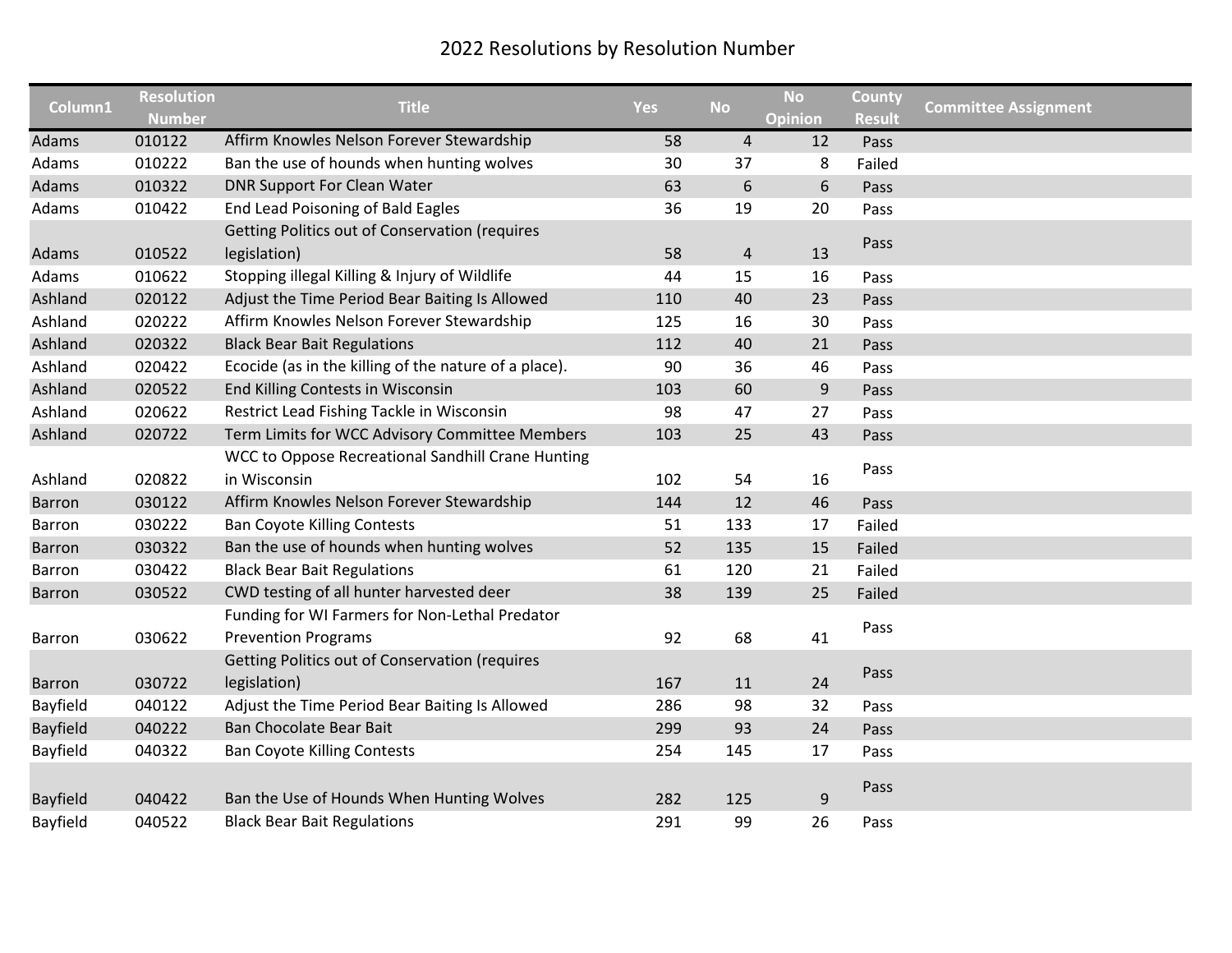| Column1         | <b>Resolution</b><br><b>Number</b> | <b>Title</b>                                                                                         | <b>Yes</b> | <b>No</b> | <b>No</b><br>Opinion | County<br><b>Result</b> | <b>Committee Assignment</b> |
|-----------------|------------------------------------|------------------------------------------------------------------------------------------------------|------------|-----------|----------------------|-------------------------|-----------------------------|
|                 |                                    | Continue the option for all WCC meetings to have                                                     |            |           |                      |                         |                             |
| <b>Bayfield</b> | 040622                             | virtual access                                                                                       | 326        | 36        | 54                   | Pass                    |                             |
| Bayfield        | 040722                             | DNR support for clean water                                                                          | 349        | 42        | 24                   | Pass                    |                             |
| Bayfield        | 040822                             | <b>Eliminate Compensation for Hound Owners</b>                                                       | 309        | 94        | 12                   | Pass                    |                             |
|                 |                                    | Eliminate Nighttime Hunting of Wolf and Coyote on                                                    |            |           |                      |                         |                             |
| Bayfield        | 040922                             | Public Land Designated for Recreational Multi Use                                                    | 265        | 129       | 20                   | Pass                    |                             |
| <b>Bayfield</b> | 041022                             | Eliminate the two-month summer period designated<br>for training hounds to pursue bear in Wisconsin. | 294        | 102       | 18                   | Pass                    |                             |
| Bayfield        | 041122                             | End Killing Contests in Wisconsin                                                                    | 252        | 143       | 19                   | Pass                    |                             |
| <b>Bayfield</b> | 041222                             | End lead poisoning of Bald Eagles                                                                    | 293        | 97        | 24                   | Pass                    |                             |
|                 |                                    | Funding for WI Farmers for Non-Lethal Predator                                                       |            |           |                      |                         |                             |
| Bayfield        | 041322                             | <b>Prevention Programs</b>                                                                           | 286        | 88        | 40                   | Pass                    |                             |
| <b>Bayfield</b> | 041422                             | <b>Getting Politics out of Conservation (requires</b><br>legislation)                                | 333        | 33        | 48                   | Pass                    |                             |
|                 |                                    | Grant authority for WI DNR Conservation Officers to                                                  |            |           |                      |                         |                             |
| Bayfield        | 041522                             | issue trespass citations                                                                             | 315        | 70        | 29                   | Pass                    |                             |
| <b>Bayfield</b> | 041622                             | Panfish Limits On Delta Lake, Bayfield County                                                        | 284        | 49        | 81                   | Pass                    |                             |
| Bayfield        | 041722                             | REDUCE THE HOUND TRAINING SEASON PURSUING<br>THE BLACK BEAR                                          | 296        | 94        | 24                   | Pass                    |                             |
| Bayfield        | 041822                             | Remote Voting for WCC Delegates                                                                      | 267        | 45        | 102                  | Pass                    |                             |
| Bayfield        | 041922                             | Restrict Lead Ammunition for Hunting in Wisconsin                                                    | 276        | 120       | 18                   | Pass                    |                             |
| <b>Bayfield</b> | 042022                             | Restrict Lead Fishing Tackle in Wisconsin                                                            | 263        | 123       | 27                   | Pass                    |                             |
| Bayfield        | 042122                             | Stopping illegal Killing & Injury of Wildlife                                                        | 282        | 90        | 39                   | Pass                    |                             |
| <b>Bayfield</b> | 042222                             | Trap Warnings to Ensure Public Safety                                                                | 271        | 100       | 40                   | Pass                    |                             |
|                 |                                    | WCC to Oppose Recreational Sandhill Crane Hunting                                                    |            |           |                      | Pass                    |                             |
| Bayfield        | 042322                             | in Wisconsin                                                                                         | 258        | 122       | 30                   |                         |                             |
| <b>Bayfield</b> | 042422                             | Hound Training using Live Captive Animals                                                            | 275        | 103       | 31                   | Pass                    |                             |
| Brown           | 050122                             | Affirm Knowles Nelson Forever Stewardship                                                            | 382        | 9         | 92                   | Pass                    |                             |
| <b>Brown</b>    | 050222                             | Allowing maple sap collection from state lands                                                       | 260        | 138       | 85                   | Pass                    |                             |
| <b>Brown</b>    | 050322                             | DNR support for Every Kid Outdoors Legislation                                                       | 346        | 32        | 105                  | Pass                    |                             |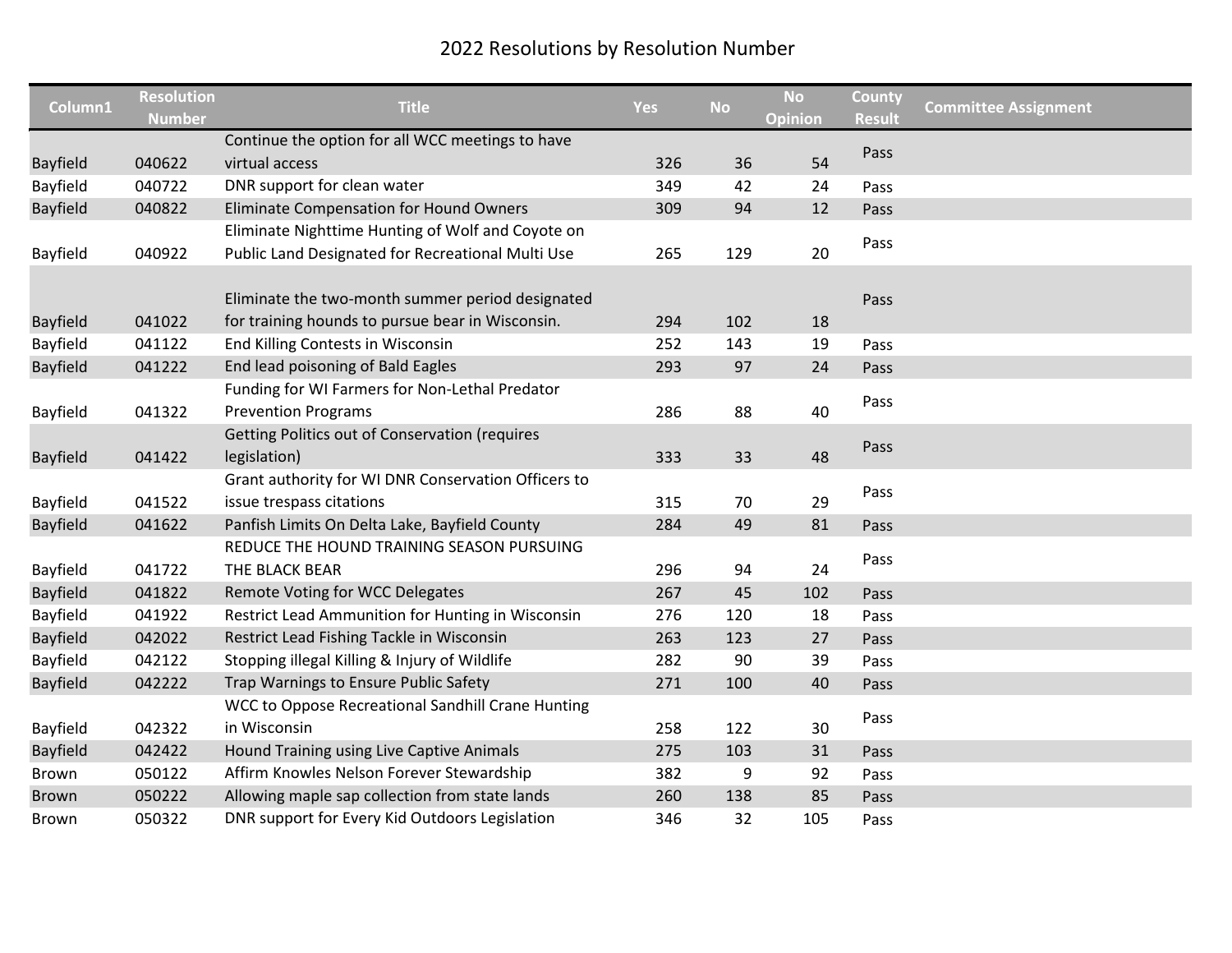|                | <b>Resolution</b> |                                                         |            |              | <b>No</b>    | County        |                             |
|----------------|-------------------|---------------------------------------------------------|------------|--------------|--------------|---------------|-----------------------------|
| Column1        | <b>Number</b>     | <b>Title</b>                                            | <b>Yes</b> | <b>No</b>    | Opinion      | <b>Result</b> | <b>Committee Assignment</b> |
|                |                   | Funding for WI Farmers for Non-Lethal Predator          |            |              |              | Pass          |                             |
| <b>Brown</b>   | 050422            | <b>Prevention Programs</b>                              | 256        | 92           | 133          |               |                             |
|                |                   | <b>Getting Politics out of Conservation (requires</b>   |            |              |              | Pass          |                             |
| Brown          | 050522            | legislation)                                            | 374        | 29           | 75           |               |                             |
|                |                   | Resolution to Reduce Politics in Wisconsin              |            |              |              | Pass          |                             |
| <b>Brown</b>   | 050622            | <b>Conservation Policy</b>                              | 379        | 26           | 71           |               |                             |
| Brown          | 050722            | Restrict Lead Ammunition for Hunting in Wisconsin       | 201        | 191          | 85           | Pass          |                             |
| <b>Brown</b>   | 050822            | Restrict Lead Fishing Tackle in Wisconsin               | 192        | 200          | 85           | Failed        |                             |
| Brown          | 050922            | Senior Firearm Deer Hunt Implemention                   | 184        | 218          | 75           | Failed        |                             |
| <b>Brown</b>   | 051022            | Wisconsin Northern Pike Ice Spearing                    | 161        | 199          | 119          | Failed        |                             |
| <b>Buffalo</b> | 060122            | Affirm Knowles Nelson Forever Stewardship               | 66         | 3            | 14           | Pass          |                             |
| <b>Buffalo</b> | 060222            | Bobcat shooting hours restrictions                      | 58         | 12           | 13           | Pass          |                             |
|                |                   | <b>Getting Politics out of Conservation (requires</b>   |            |              |              |               |                             |
| <b>Buffalo</b> | 060322            | legislation)                                            | 69         | $\mathbf{1}$ | 12           | Pass          |                             |
| <b>Buffalo</b> | 060422            | Wisconsin Archery 9 Day Velvet Buck Only Season         | 23         | 49           | 10           | Failed        |                             |
| <b>Burnett</b> | 070122            | Ban the Use of Hounds When Hunting Wolves               | 30         | 44           | 5            | Failed        |                             |
| <b>Burnett</b> | 070222            | Eliminate Compensation for Hound Owners                 | 35         | 43           | $\mathbf{1}$ | Failed        |                             |
|                |                   | Eliminate Nighttime Hunting of Wolf and Coyote on       |            |              |              |               |                             |
| <b>Burnett</b> | 070322            | Public Land Designated for Recreational Multi Use       | 25         | 49           | 4            | Failed        |                             |
|                |                   | <b>Getting Politics out of Conservation (requires</b>   |            |              |              |               |                             |
| <b>Burnett</b> | 070422            | legislation)                                            | 59         | 12           | 8            | Pass          |                             |
|                |                   | Grant authority for WI DNR Conservation Officers to     |            |              |              |               |                             |
| <b>Burnett</b> | 070522            | issue trespass citations                                | 56         | 20           | 3            | Pass          |                             |
| <b>Burnett</b> | 070622            | Hound Training using Live Captive Animals               | 34         | 39           | 6            | Failed        |                             |
| Calumet        | 080122            | End Lead Poisoning of Bald Eagles                       | 82         | 69           | 34           | Pass          |                             |
|                |                   | <b>Enforce Limited Term for Natural Resources Board</b> |            |              |              |               |                             |
| Calumet        | 080222            | Members                                                 | 109        | 19           | 54           | Pass          |                             |
|                |                   | <b>Getting Politics out of Conservation (requires</b>   |            |              |              |               |                             |
| Calumet        | 080322            | legislation)                                            | 135        | 13           | 35           | Pass          |                             |
| Calumet        | 080422            | Stopping illegal Killing & Injury of Wildlife           | 81         | 45           | 57           | Pass          |                             |
|                |                   | Chippewa River/Lake Wissota Daily panfish/crappie       |            |              |              |               |                             |
| Chippewa       | 090122            | bag limit decrease                                      | 168        | 114          | 51           | Pass          |                             |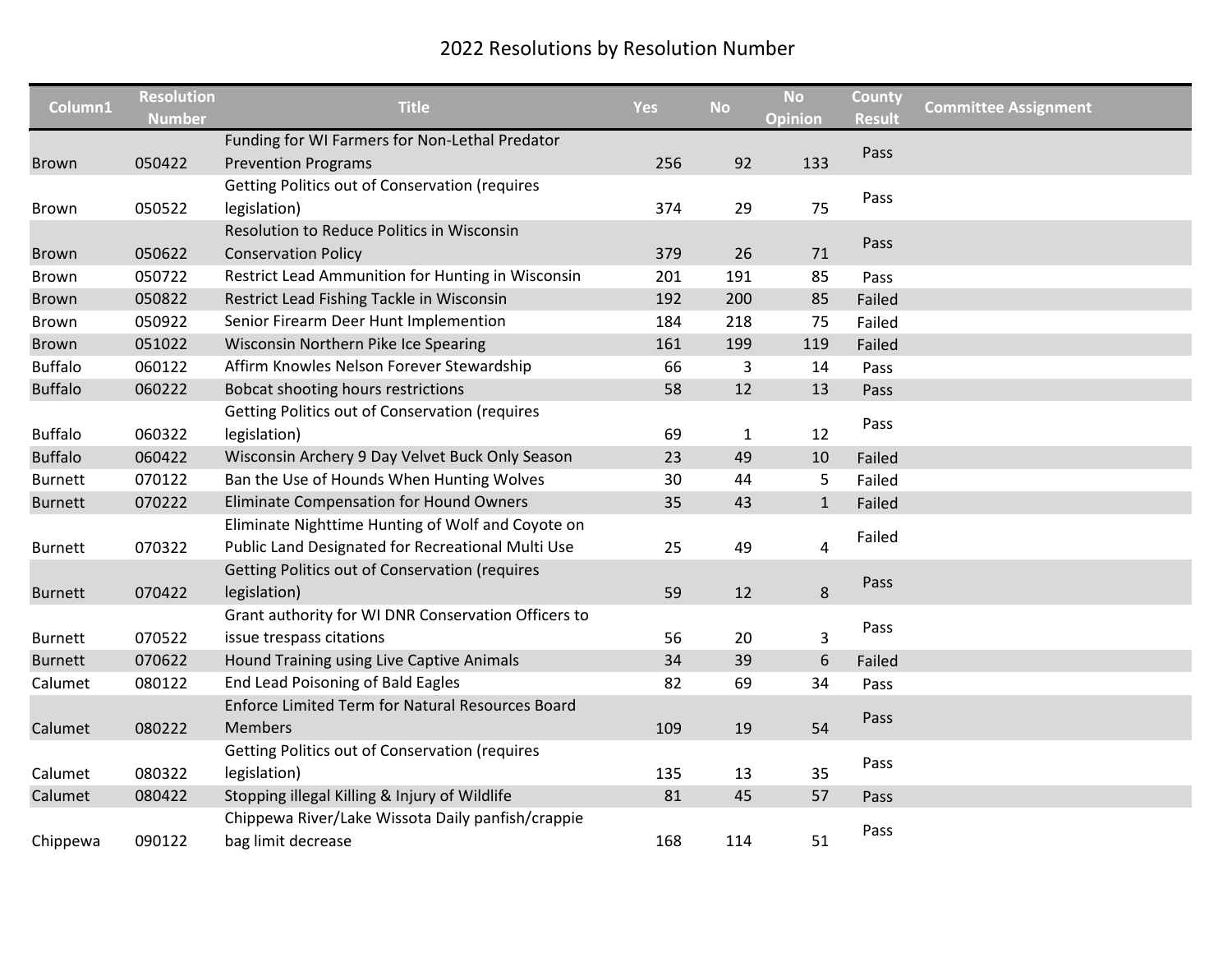|          | <b>Resolution</b> |                                                         |            |           | <b>No</b>      | County        |                             |
|----------|-------------------|---------------------------------------------------------|------------|-----------|----------------|---------------|-----------------------------|
| Column1  | <b>Number</b>     | <b>Title</b>                                            | <b>Yes</b> | <b>No</b> | <b>Opinion</b> | <b>Result</b> | <b>Committee Assignment</b> |
| Chippewa | 090222            | DNR Support for Clean Water                             | 248        | 42        | 43             | Pass          |                             |
|          |                   | Establishing new panfish regulations for a sustainable  |            |           |                |               |                             |
| Chippewa | 090322            | trophy fishery                                          | 186        | 100       | 45             | Pass          |                             |
|          |                   | <b>Getting Politics out of Conservation (requires</b>   |            |           |                |               |                             |
| Chippewa | 090422            | legislation)                                            | 259        | 32        | 41             | Pass          |                             |
|          |                   | Legalize ATV's on all Wisconsin snowmobile trails       |            |           |                | Failed        |                             |
| Chippewa | 090522            | during during the regular open season only.             | 99         | 149       | 84             |               |                             |
| Chippewa | 090622            | <b>Traditions NitroFire Muzzleloader</b>                | 123        | 83        | 123            | Pass          |                             |
| Chippewa | 090722            | Transportation of Fish Rule Change                      | 138        | 69        | 125            | Pass          |                             |
| Clark    | 100122            | <b>Alley Cropping Incentives</b>                        | 64         | 31        | 60             | Pass          |                             |
|          |                   | Funding for WI Farmers for Non-Lethal Predator          |            |           |                |               |                             |
| Clark    | 100222            | <b>Prevention Programs 2</b>                            | 64         | 63        | 25             | Pass          |                             |
| Clark    | 100322            | Mead Lake (Clark County) Panfish bag limit initiative   | 111        | 23        | 20             | Pass          |                             |
| Clark    | 100422            | Northern and Central WI pheasant stocking               | 123        | 9         | 21             | Pass          |                             |
|          |                   |                                                         |            |           |                |               |                             |
|          |                   |                                                         |            |           |                | Pass          |                             |
| Clark    | 100522            | Panfish limits                                          | 83         | 45        | 26             |               |                             |
|          |                   | Reduction of Pan fishing on Mead Lake in Clark          |            |           |                |               |                             |
| Clark    | 100622            | County                                                  | 104        | 26        | 23             | Pass          |                             |
|          |                   | WCC to Oppose Recreational Sandhill Crane Hunting       |            |           |                |               |                             |
| Clark    | 100722            | in Wisconsin                                            | 36         | 99        | 19             | Failed        |                             |
| Columbia | 110122            | Affirm Knowles Nelson Forever Stewardship               | 185        | 12        | 29             | Pass          |                             |
| Columbia | 110222            | End Lead Poisoning of Bald Eagles                       | 142        | 59        | 24             | Pass          |                             |
|          |                   | <b>Getting Politics out of Conservation (requires</b>   |            |           |                |               |                             |
| Columbia | 110322            | legislation)                                            | 186        | 10        | 25             | Pass          |                             |
| Columbia | 110422            | Restrict Lead Ammunition for Hunting in Wisconsin       | 126        | 69        | 28             | Pass          |                             |
|          |                   | Simplifying the permit system for holding a field trial |            |           |                |               |                             |
| Columbia | 110522            | event on class II dog training grounds                  | 98         | 31        | 93             | Pass          |                             |
| Columbia | 110622            | Stopping illegal Killing & Injury of Wildlife           | 150        | 39        | 33             | Pass          |                             |
|          |                   | Wisconsin Conservation Fund to Minimize and             |            |           |                |               |                             |
|          |                   | Mitigation Impacts of Lead on Wildlife and Human        |            |           |                | Pass          |                             |
| Columbia | 110722            | Health                                                  | 130        | 55        | 35             |               |                             |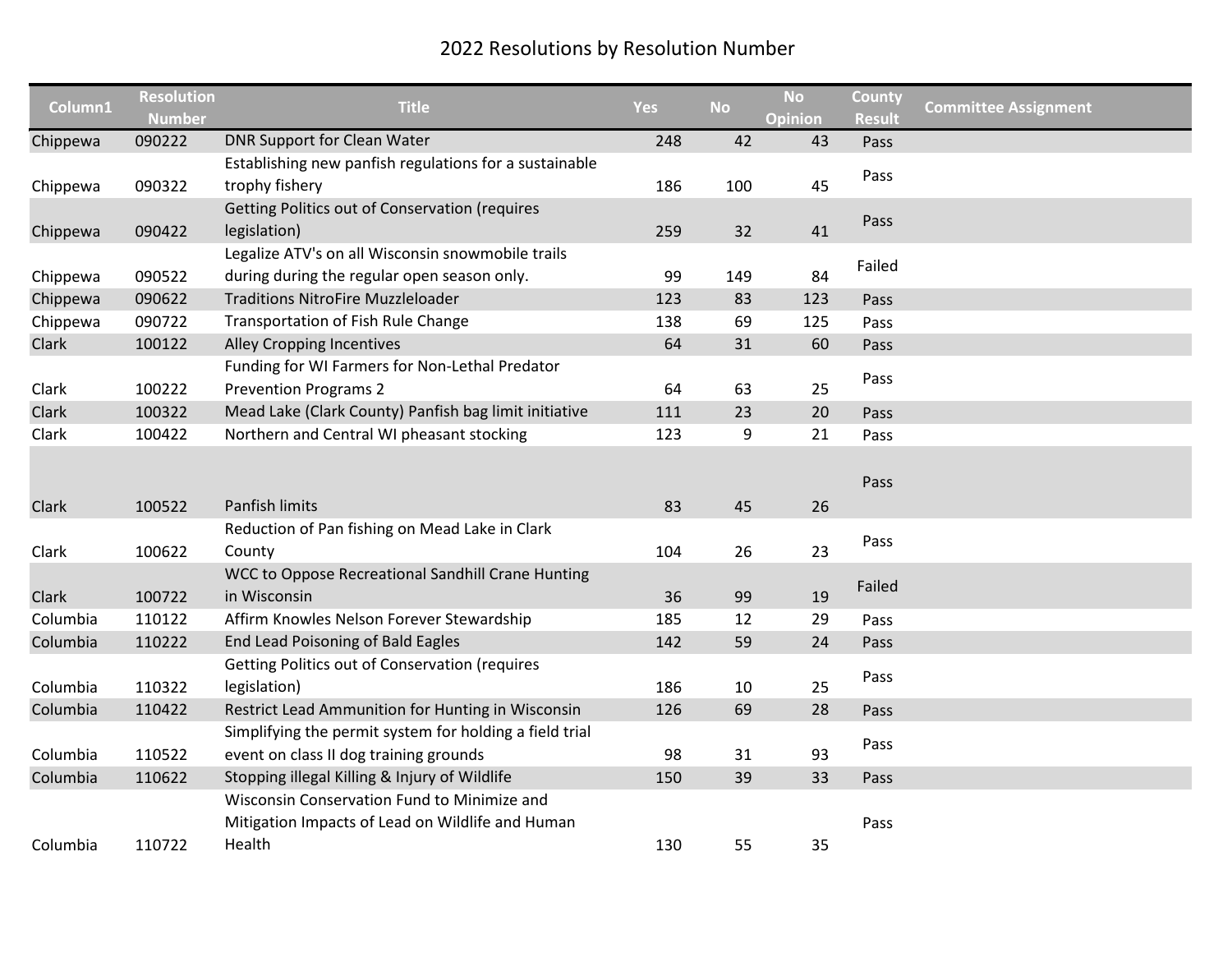|          | <b>Resolution</b> |                                                       |            |                | <b>No</b>      | County        |                             |
|----------|-------------------|-------------------------------------------------------|------------|----------------|----------------|---------------|-----------------------------|
| Column1  | <b>Number</b>     | <b>Title</b>                                          | <b>Yes</b> | <b>No</b>      | <b>Opinion</b> | <b>Result</b> | <b>Committee Assignment</b> |
| Columbia | 110822            | Wisconsin Northern Pike Ice Spearing                  | 77         | 77             | 67             | Failed        |                             |
| Columbia | 110922            | Restrict Lead Fishing Tackle in Wisconsin             | 120        | 70             | 32             | Pass          |                             |
| Crawford | 120122            | Affirm Knowles Nelson Forever Stewardship             | 54         | $\mathsf{3}$   | 15             | Pass          |                             |
| Crawford | 120222            | <b>DNR Support for Clean Water</b>                    | 53         | 8              | 10             | Pass          |                             |
| Crawford | 120322            | End Lead Poisoning of Bald Eagles                     | 39         | 22             | 10             | Pass          |                             |
|          |                   | Funding for WI Farmers for Non-Lethal Predator        |            |                |                |               |                             |
| Crawford | 120422            | <b>Prevention Programs</b>                            | 35         | 19             | 17             | Pass          |                             |
|          |                   | <b>Getting Politics out of Conservation (requires</b> |            |                |                |               |                             |
| Crawford | 120522            | legislation)                                          | 47         | $\overline{7}$ | 17             | Pass          |                             |
| Crawford | 120622            | Stopping illegal Killing & Injury of Wildlife         | 41         | 16             | 14             | Pass          |                             |
| Dane     | 130122            | Adjust the Time Period Bear Baiting Is Allowed        | 1584       | 191            | 339            | Pass          |                             |
| Dane     | 130222            | Affirm Knowles Nelson Forever Stewardship             | 1913       | 45             | 150            | Pass          |                             |
| Dane     | 130322            | Avoid All New Fossil Fuel Infrastructure              | 1565       | 320            | 218            | Pass          |                             |
| Dane     | 130422            | <b>Ban Captive Hounding of Mammals</b>                | 1624       | 188            | 290            | Pass          |                             |
| Dane     | 130522            | <b>Ban Coyote Killing Contests</b>                    | 1614       | 316            | 168            | Pass          |                             |
| Dane     | 130622            | Ban the use of dogs for hunting wolves                | 1727       | 262            | 108            | Pass          |                             |
| Dane     | 130722            | Ban the Use of Dogs on Wild Animals                   | 1524       | 372            | 199            | Pass          |                             |
| Dane     | 130822            | Ban the Use of Hounds When Hunting Wolves             | 1683       | 261            | 147            | Pass          |                             |
| Dane     | 130922            | Banning trapping on public lands                      | 1361       | 460            | 269            | Pass          |                             |
| Dane     | 131022            | <b>Black Bear Bait Regulations</b>                    | 1574       | 192            | 323            | Pass          |                             |
| Dane     | 131122            | DNR Support for Clean Water                           | 1941       | 72             | 76             | Pass          |                             |
| Dane     | 131222            | DNR support for Every Kid Outdoors Legislation        | 1698       | 107            | 282            | Pass          |                             |
|          |                   | Do you favor the Conservation Congress working with   |            |                |                |               |                             |
|          |                   | the Department to ensure remote access to all public  |            |                |                | Pass          |                             |
| Dane     | 131322            | meetings; WCC, DNR, NRB and CDAC etc.?                | 1783       | 64             | 238            |               |                             |
| Dane     | 131422            | Eliminate Compensation for Hound Owners               | 1754       | 191            | 139            | Pass          |                             |
|          |                   | Eliminate Nighttime Hunting of Wolf and Coyote on     |            |                |                |               |                             |
| Dane     | 131522            | Public Land Designated for Recreational Multi Use     | 1624       | 266            | 193            | Pass          |                             |
| Dane     | 131622            | End Killing Contests in Wisconsin                     | 1641       | 306            | 135            | Pass          |                             |
| Dane     | 131722            | End Lead Poisoning of Bald Eagles                     | 1768       | 180            | 134            | Pass          |                             |
|          |                   | Establish best practices for public involvement in    |            |                |                |               |                             |
| Dane     | 131822            | nuisance goose depopulation                           | 1487       | 167            | 425            | Pass          |                             |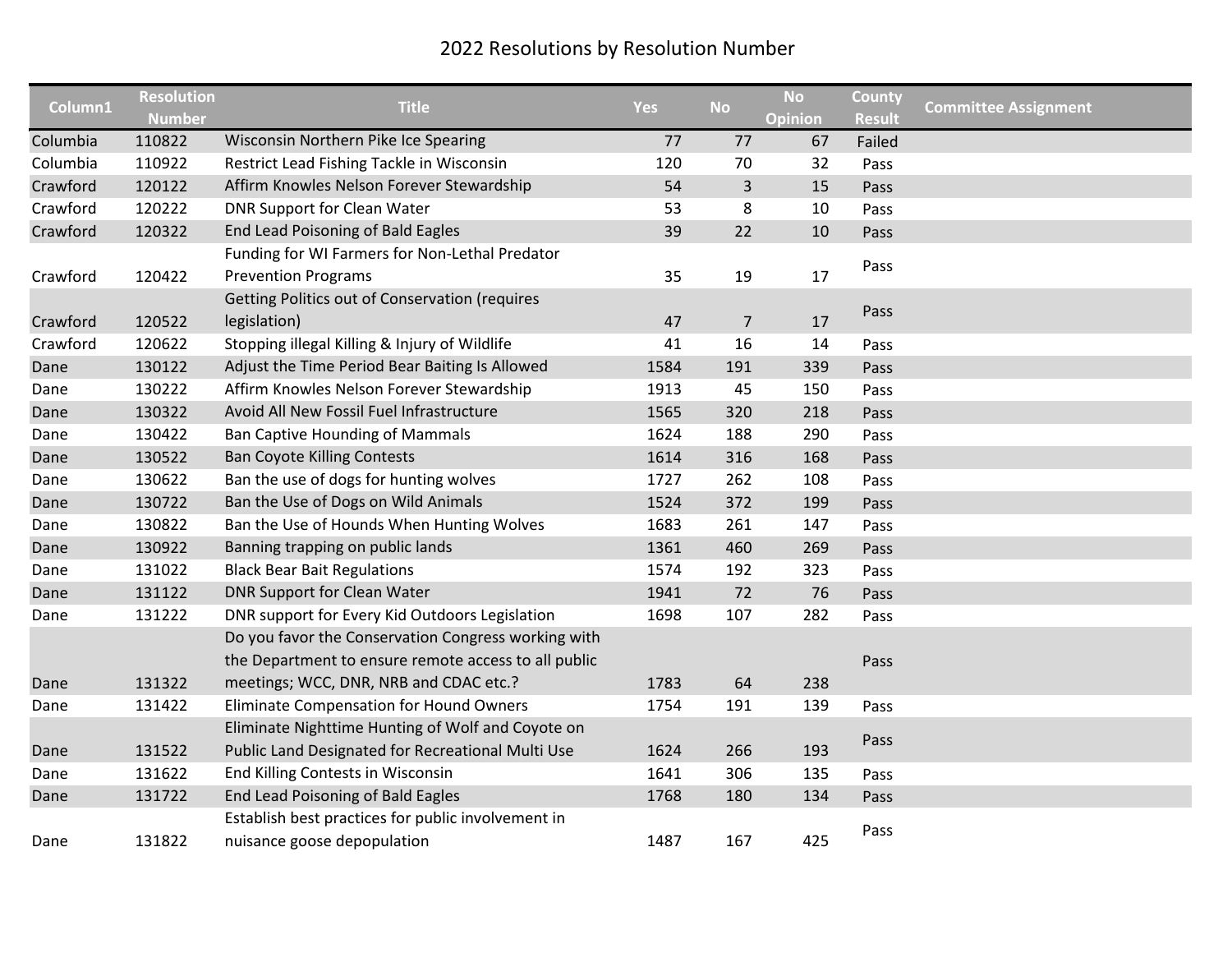| Column1 | <b>Resolution</b> | <b>Title</b>                                          | <b>Yes</b> | <b>No</b> | <b>No</b>      | County        | <b>Committee Assignment</b> |
|---------|-------------------|-------------------------------------------------------|------------|-----------|----------------|---------------|-----------------------------|
|         | Number            | Establishing a nine day muzzle-loader season          |            |           | <b>Opinion</b> | <b>Result</b> |                             |
|         |                   | beginning on the Saturday closest to October 15th of  |            |           |                | Failed        |                             |
| Dane    | 131922            | each year.                                            | 471        | 640       | 968            |               |                             |
|         |                   | Funding for WI Farmers for Non-Lethal Predator        |            |           |                |               |                             |
| Dane    | 132022            | <b>Prevention Programs 1</b>                          | 1402       | 286       | 387            | Pass          |                             |
| Dane    | 132122            | Get the Lead Out of Ammunition                        | 1660       | 257       | 155            | Pass          |                             |
|         |                   | Give Coyotes Protections from Year- Round Open        |            |           |                |               |                             |
| Dane    | 132222            | Season Hunting                                        | 1309       | 402       | 355            | Pass          |                             |
|         |                   | Grant authority for WI DNR Conservation Officers to   |            |           |                |               |                             |
| Dane    | 132322            | issue trespass citations                              | 1719       | 130       | 217            | Pass          |                             |
| Dane    | 132422            | Hound Training using Live Captive Animals             | 1550       | 227       | 288            | Pass          |                             |
|         |                   | Making the Conservation Congress Election & Vote      |            |           |                |               |                             |
| Dane    | 132522            | Transparent & Accessible to All                       | 1305       | 160       | 596            | Pass          |                             |
| Dane    | 132622            | Natural Resources Board Membership Terms              | 1524       | 84        | 449            | Pass          |                             |
| Dane    | 132722            | Permit Required for Private Hunting Tournaments       | 1365       | 353       | 334            | Pass          |                             |
|         |                   | Plant and conserve wild rice on and around the        |            |           |                |               |                             |
| Dane    | 132822            | Wisconsin river*                                      | 1428       | 62        | 561            | Pass          |                             |
|         |                   |                                                       |            |           |                |               |                             |
| Dane    | 132922            | Preventing Illegal Shooting of Protected Bird Species | 1612       | 153       | 284            | Pass          |                             |
| Dane    | 133022            | Prohibit the Use of Chocolate in Bear Baiting         | 1552       | 173       | 320            | Pass          |                             |
|         |                   | REDUCE THE HOUND TRAINING SEASON PURSUING             |            |           |                |               |                             |
| Dane    | 133122            | THE BLACK BEAR                                        | 1392       | 175       | 476            | Pass          |                             |
| Dane    | 133222            | Remote Voting for WCC Delegates                       | 1328       | 123       | 590            | Pass          |                             |
|         |                   |                                                       |            |           |                |               |                             |
| Dane    | 133322            | Restrict Lead Ammunition for Hunting in Wisconsin 2   | 1611       | 228       | 201            | Pass          |                             |
| Dane    | 133422            | Restrict Lead Fishing Tackle in Wisconsin             | 1584       | 245       | 204            | Pass          |                             |
| Dane    | 133522            | Stopping illegal Killing & Injury of Wildlife         | 1566       | 183       | 279            | Pass          |                             |
| Dane    | 133622            | Term Limits for WCC Advisory Committee Members        | 1155       | 185       | 681            | Pass          |                             |
|         |                   | The Department of Natural Resources should not        |            |           |                |               |                             |
|         |                   | develop of Distinct Population Segment (DPS) of Lake  |            |           |                | Pass          |                             |
| Dane    | 133722            | Winnebago Sturgeon                                    | 767        | 175       | 1076           |               |                             |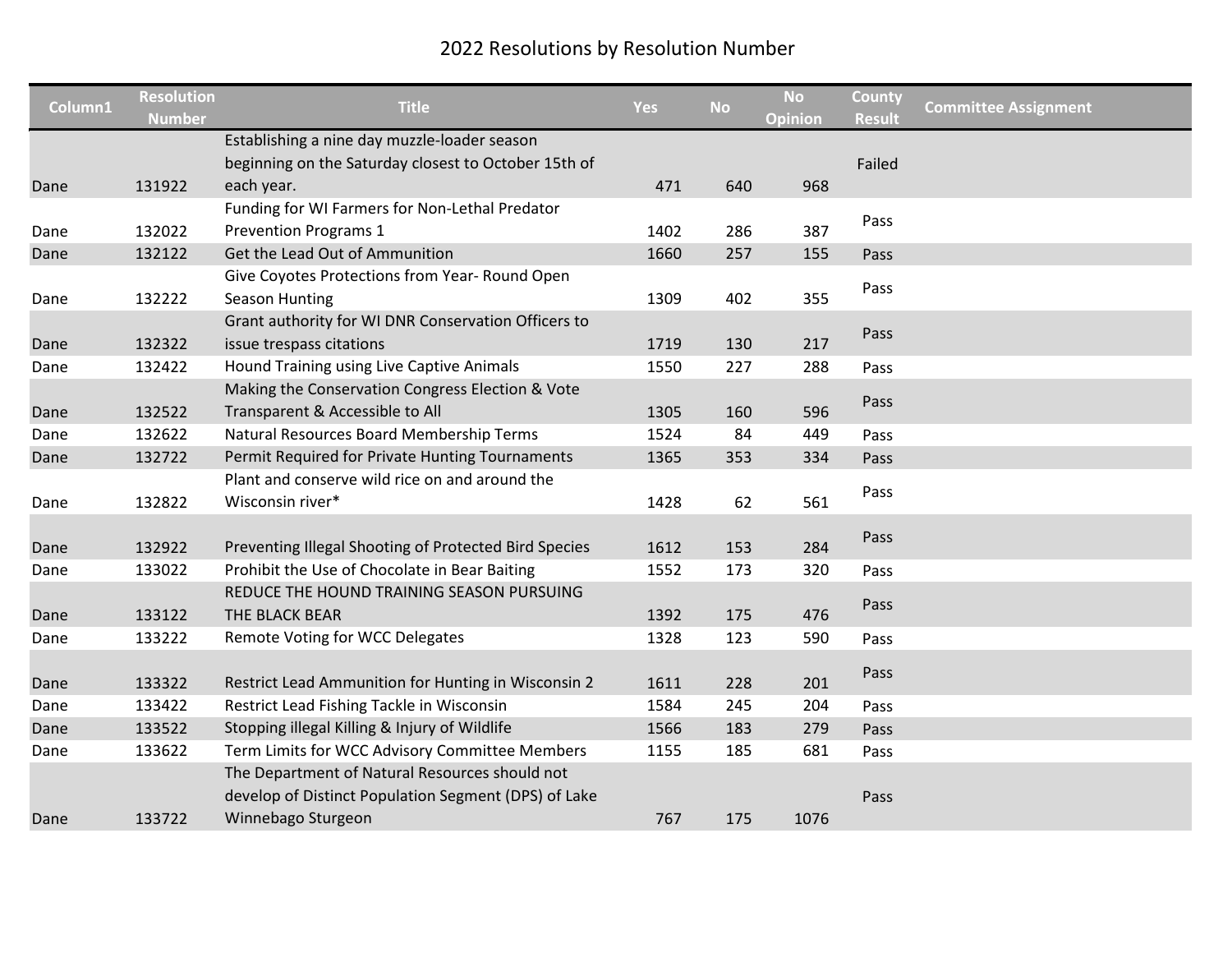|         | <b>Resolution</b> |                                                       |            |           | <b>No</b> | County        |                             |
|---------|-------------------|-------------------------------------------------------|------------|-----------|-----------|---------------|-----------------------------|
| Column1 | <b>Number</b>     | <b>Title</b>                                          | <b>Yes</b> | <b>No</b> | Opinion   | <b>Result</b> | <b>Committee Assignment</b> |
|         |                   | Wake Surfing Boats Causing Hazardous Wakes 1500+      |            |           |           | Pass          |                             |
| Dane    | 133822            | acre lakes                                            | 1519       | 97        | 399       |               |                             |
|         |                   | Wake Surfing Boats Causing Hazardous Wakes >1500      |            |           |           | Pass          |                             |
| Dane    | 133922            | acres                                                 | 1545       | 95        | 374       |               |                             |
|         |                   | WCC to Oppose Recreational Sandhill Crane Hunting     |            |           |           | Pass          |                             |
| Dane    | 134022            | in Wisconsin                                          | 1554       | 295       | 163       |               |                             |
|         |                   | Wisconsin Conservation Fund to Minimize and           |            |           |           |               |                             |
|         |                   | Mitigation Impacts of Lead on Wildlife and Human      |            |           |           | Pass          |                             |
| Dane    | 134122            | Health                                                | 1522       | 210       | 275       |               |                             |
| Dane    | 134222            | Wisconsin Northern Pike Ice Spearing                  | 424        | 671       | 907       | Failed        |                             |
| Dodge   | 140122            | Affirm Knowles Nelson Forever Stewardship             | 250        | 15        | 64        | Pass          |                             |
| Dodge   | 140222            | Alley Cropping Incentives                             | 184        | 40        | 99        | Pass          |                             |
| Dodge   | 140322            | Ban the Use of Hounds When Hunting Wolves             | 106        | 170       | 51        | Failed        |                             |
|         |                   | Do you favor the Conservative Congress working with   |            |           |           |               |                             |
|         |                   | the Department to ensure remote access to all         |            |           |           | Pass          |                             |
| Dodge   | 140422            | meetings: WCC, DNR, NRB, and CDAC etc?                | 260        | 20        | 46        |               |                             |
| Dodge   | 140522            | <b>Eliminate Compensation for Hound Owners</b>        | 149        | 138       | 41        | Pass          |                             |
| Dodge   | 140622            | End Lead Poisoning of Bald Eagles                     | 134        | 137       | 55        | Failed        |                             |
|         |                   | <b>Getting Politics out of Conservation (requires</b> |            |           |           |               |                             |
| Dodge   | 140722            | legislation)                                          | 254        | 21        | 51        | Pass          |                             |
| Dodge   | 140822            | Hunting and Trapping in State Parks                   | 87         | 201       | 39        | Failed        |                             |
|         |                   | Placing lake sturgeon on the USFWS Endangered         |            |           |           |               |                             |
| Dodge   | 140922            | <b>Species List</b>                                   | 62         | 173       | 91        | Failed        |                             |
| Dodge   | 141022            | Stopping illegal Killing & Injury of Wildlife         | 162        | 112       | 53        | Pass          |                             |
| Door    | 150122            | Affirm Knowles Nelson Forever Stewardship             | 88         | 4         | 11        | Pass          |                             |
|         |                   | Amend Wisconsin Administrative Rule 10.104 (5)(b)     |            |           |           |               |                             |
|         |                   | to establish an additional CDAC member seat to        |            |           |           |               |                             |
|         |                   | represent the interests of the natural heritage of    |            |           |           | Pass          |                             |
| Door    | 150222            | Wisconsin. (requires legislation)                     | 50         | 16        | 36        |               |                             |
| Door    | 150322            | <b>Ban Coyote Killing Contests</b>                    | 50         | 40        | 10        | Pass          |                             |
|         |                   | Funding for WI Farmers for Non-Lethal Predator        |            |           |           |               |                             |
| Door    | 150422            | <b>Prevention Programs 3</b>                          | 59         | 27        | 15        | Pass          |                             |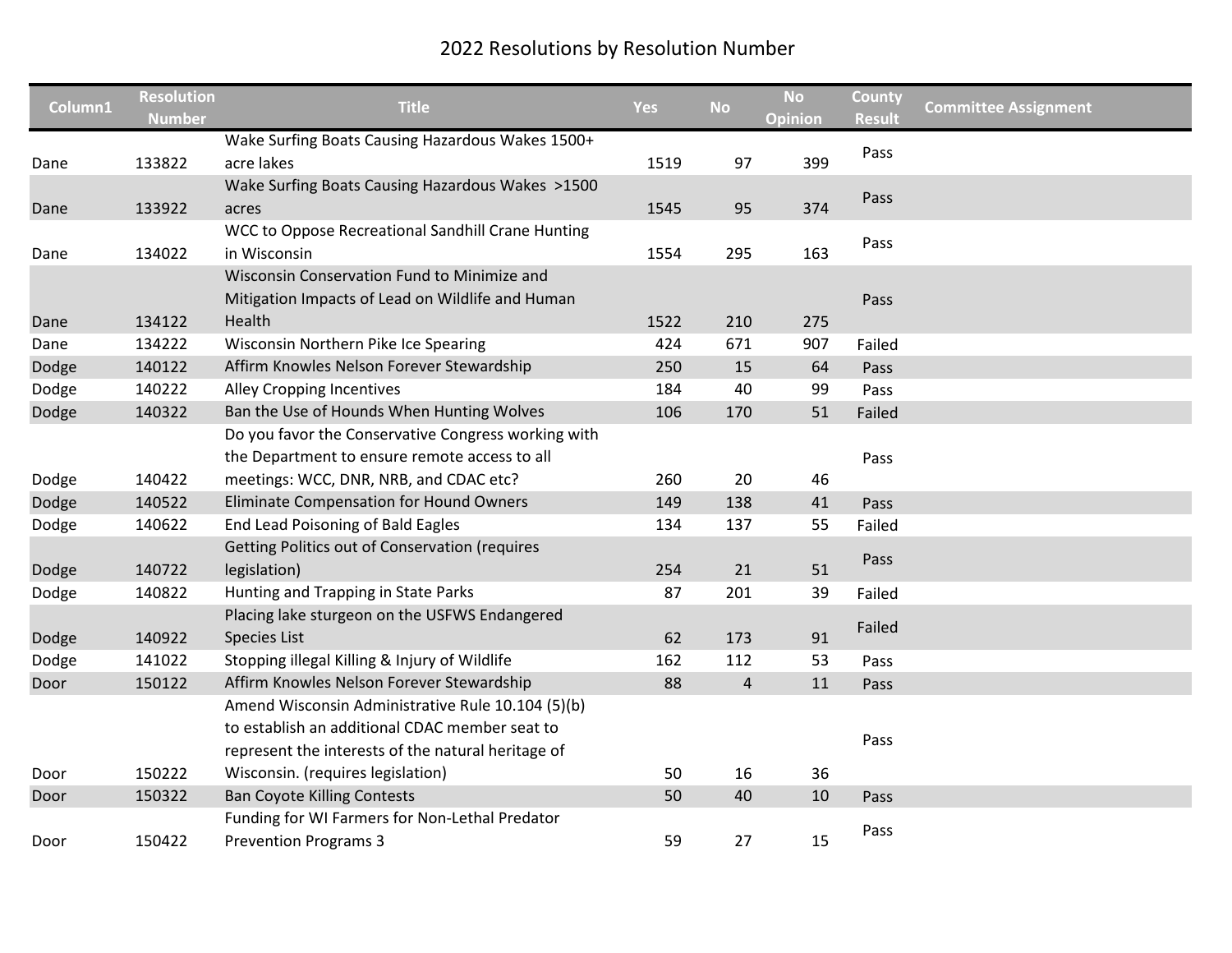|                   | <b>Resolution</b> |                                                         |            |                | <b>No</b>      | County        |                             |
|-------------------|-------------------|---------------------------------------------------------|------------|----------------|----------------|---------------|-----------------------------|
| Column1           | <b>Number</b>     | <b>Title</b>                                            | <b>Yes</b> | <b>No</b>      | <b>Opinion</b> | <b>Result</b> | <b>Committee Assignment</b> |
|                   |                   | <b>Getting Politics out of Conservation (requires</b>   |            |                |                | Pass          |                             |
| Door              | 150522            | legislation)                                            | 81         | 7              | 14             |               |                             |
| Door              | 150622            | Out of State Hunting License fees.                      | 87         | $\overline{7}$ | 8              | Pass          |                             |
|                   |                   | WCC to Oppose Recreational Crane Hunting in             |            |                |                |               |                             |
| Door              | 150722            | Wisconsin                                               | 55         | 41             | $\overline{7}$ | Pass          |                             |
| Douglas           | 160122            | "Vets on the Lake" Veterans free fishing weekend        | 90         | 20             | $\overline{7}$ | Pass          |                             |
| Douglas           | 160222            | Alley Cropping Incentives                               | 56         | 17             | 44             | Pass          |                             |
| Douglas           | 160322            | <b>Ban Coyote Killing Contests</b>                      | 51         | 52             | 14             | Failed        |                             |
| Douglas           | 160422            | Ban the Use of Hounds When Hunting Wolves               | 58         | 47             | 12             | Pass          |                             |
| Douglas           | 160522            | <b>Biosolids Testing &amp; Initiatives</b>              | 63         | 15             | 38             | Pass          |                             |
|                   |                   | Funding for WI Farmers for Non-Lethal Predator          |            |                |                |               |                             |
| <b>Douglas</b>    | 160622            | <b>Prevention Programs</b>                              | 57         | 31             | 26             | Pass          |                             |
|                   |                   | <b>Getting Politics out of Conservation (requires</b>   |            |                |                |               |                             |
| Douglas           | 160722            | legislation)                                            | 88         | 9              | 18             | Pass          |                             |
|                   |                   | Perform Groundwater study at the Brule State Fish       |            |                |                |               |                             |
| <b>Douglas</b>    | 160822            | Hatchery                                                | 88         | $\overline{7}$ | 20             | Pass          |                             |
| Dunn              | 170122            | Affirm Knowles Nelson Forever Stewardship               | 142        | 14             | 27             | Pass          |                             |
| Dunn              | 170222            | <b>Alley Cropping Incentives</b>                        | 110        | 31             | 40             | Pass          |                             |
| Dunn              | 170322            | <b>DNR Support for Clean Water</b>                      | 150        | 19             | 12             | Pass          |                             |
| Dunn              | 170422            | DNR support for Every Kid Outdoors Legislation          | 153        | 15             | 14             | Pass          |                             |
| Eau Claire        | 180122            | Affirm Knowles Nelson Forever Stewardship               | 212        | 11             | 34             | Pass          |                             |
| Eau Claire        | 180222            | Avoid All New Fossil Fuel Infrastructure                | 108        | 108            | 39             | Failed        |                             |
| Eau Claire        | 180322            | <b>Ban Coyote Killing Contests</b>                      | 110        | 118            | 28             | Failed        |                             |
|                   |                   | Ban the use of dogs/hounds to hunt wolves in the        |            |                |                |               |                             |
|                   |                   | state of Wisconsin. (Requires legislative action to     |            |                |                |               |                             |
|                   |                   | remove from State Statute 29.185(6)(c) as an            |            |                |                | Pass          |                             |
| <b>Eau Claire</b> | 180422            | authorized hunting method)                              | 125        | 105            | 26             |               |                             |
| Eau Claire        | 180522            | DNR support for Every Kid Outdoors Legislation          | 202        | 22             | 31             | Pass          |                             |
| Eau Claire        | 180622            | End Lead Poisoning of Bald Eagles                       | 144        | 77             | 33             | Pass          |                             |
|                   |                   | <b>Enforce Limited Term for Natural Resources Board</b> |            |                |                |               |                             |
| Eau Claire        | 180722            | <b>Members</b>                                          | 195        | 18             | 42             | Pass          |                             |
| <b>Eau Claire</b> | 180822            | <b>Expand Archery Opportunities</b>                     | 92         | 92             | 69             | Failed        |                             |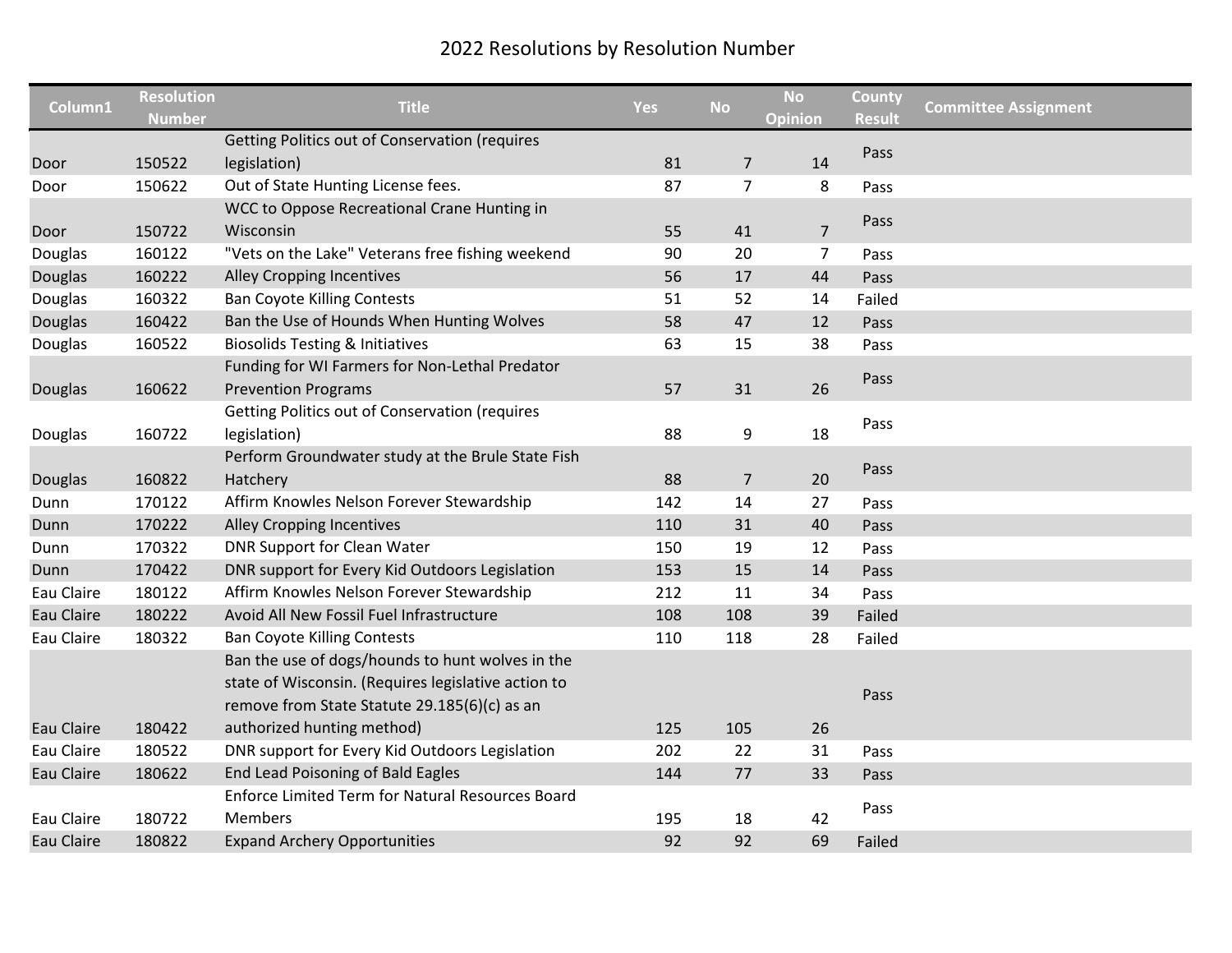|             | <b>Resolution</b> |                                                       |            |              | <b>No</b>      | County        |                             |
|-------------|-------------------|-------------------------------------------------------|------------|--------------|----------------|---------------|-----------------------------|
| Column1     | <b>Number</b>     | <b>Title</b>                                          | <b>Yes</b> | <b>No</b>    | <b>Opinion</b> | <b>Result</b> | <b>Committee Assignment</b> |
|             |                   | <b>Getting Politics out of Conservation (requires</b> |            |              |                | Pass          |                             |
| Eau Claire  | 180922            | legislation)                                          | 207        | 14           | 34             |               |                             |
| Eau Claire  | 181022            | Stopping illegal Killing & Injury of Wildlife         | 180        | 37           | 35             | Pass          |                             |
|             |                   | Getting Politics out of Conservation (requires        |            |              |                | Pass          |                             |
| Florence    | 190122            | legislation)                                          | 23         | $\mathbf{1}$ | 3              |               |                             |
| Fond du Lac | 200122            | Affirm Knowles Nelson Forever Stewardship             | 319        | 20           | 65             | Pass          |                             |
| Fond du Lac | 200222            | <b>Ban Coyote Killing Contests</b>                    | 116        | 253          | 35             | Failed        |                             |
| Fond du Lac | 200322            | <b>Eliminate Compensation for Hound Owners</b>        | 187        | 172          | 45             | Pass          |                             |
| Fond du Lac | 200422            | End Killing Contests in Wisconsin                     | 123        | 235          | 45             | Failed        |                             |
| Fond du Lac | 200522            | End Lead Poisoning of Bald Eagles                     | 188        | 155          | 57             | Pass          |                             |
| Fond du Lac | 200622            | Fishing in the sturgeon hole                          | 229        | 76           | 95             | Pass          |                             |
|             |                   | Getting Politics out of Conservation (requires        |            |              |                |               |                             |
| Fond du Lac | 200722            | legislation)                                          | 323        | 19           | 56             | Pass          |                             |
| Fond du Lac | 200822            | Remote Voting for WCC Delegates                       | 207        | 49           | 142            | Pass          |                             |
| Fond du Lac | 200922            | Restrict Lead Ammunition for Hunting in Wisconsin     | 151        | 189          | 57             | Failed        |                             |
| Fond du Lac | 201022            | Restrict Lead Fishing Tackle in Wisconsin             | 134        | 197          | 66             | Failed        |                             |
| Fond du Lac | 201122            | Stopping illegal Killing & Injury of Wildlife         | 213        | 111          | 72             | Pass          |                             |
|             |                   | WCC to Oppose Recreational Sandhill Crane Hunting     |            |              |                |               |                             |
| Fond du Lac | 201222            | in Wisconsin                                          | 106        | 249          | 40             | Failed        |                             |
|             |                   | <b>Bonus Antlerless Deer Harvest Authorizations</b>   |            |              |                |               |                             |
| Forest      | 210122            | <b>Random Drawing</b>                                 | 85         | 27           | 33             | Pass          |                             |
|             |                   |                                                       |            |              |                |               |                             |
|             |                   | Change the Forest County Trolling Regulation to "1    |            |              |                |               |                             |
|             |                   | hook, bait or lure per person: 3 lines maximum per    |            |              |                |               |                             |
|             |                   | boat" as stated in the Wisconsin DNR Fishing          |            |              |                | Pass          |                             |
|             |                   | Regulations, 2021-2022. aligning Forest County with   |            |              |                |               |                             |
|             |                   | all of the northern-most counties including Florence, |            |              |                |               |                             |
| Forest      | 210222            | Vilas, Oneida, Lincoln and Sawyer counties            | 75         | 57           | 11             |               |                             |
|             |                   | Funding for WI Farmers for Non-Lethal Predator        |            |              |                |               |                             |
| Forest      | 210322            | <b>Prevention Programs</b>                            | 64         | 40           | 39             | Pass          |                             |
| Grant       | 220122            | Affirm Knowles Nelson Forever Stewardship             | 108        | 4            | 32             | Pass          |                             |
| Grant       | 220222            | <b>DNR Support for Clean Water</b>                    | 105        | 19           | 19             | Pass          |                             |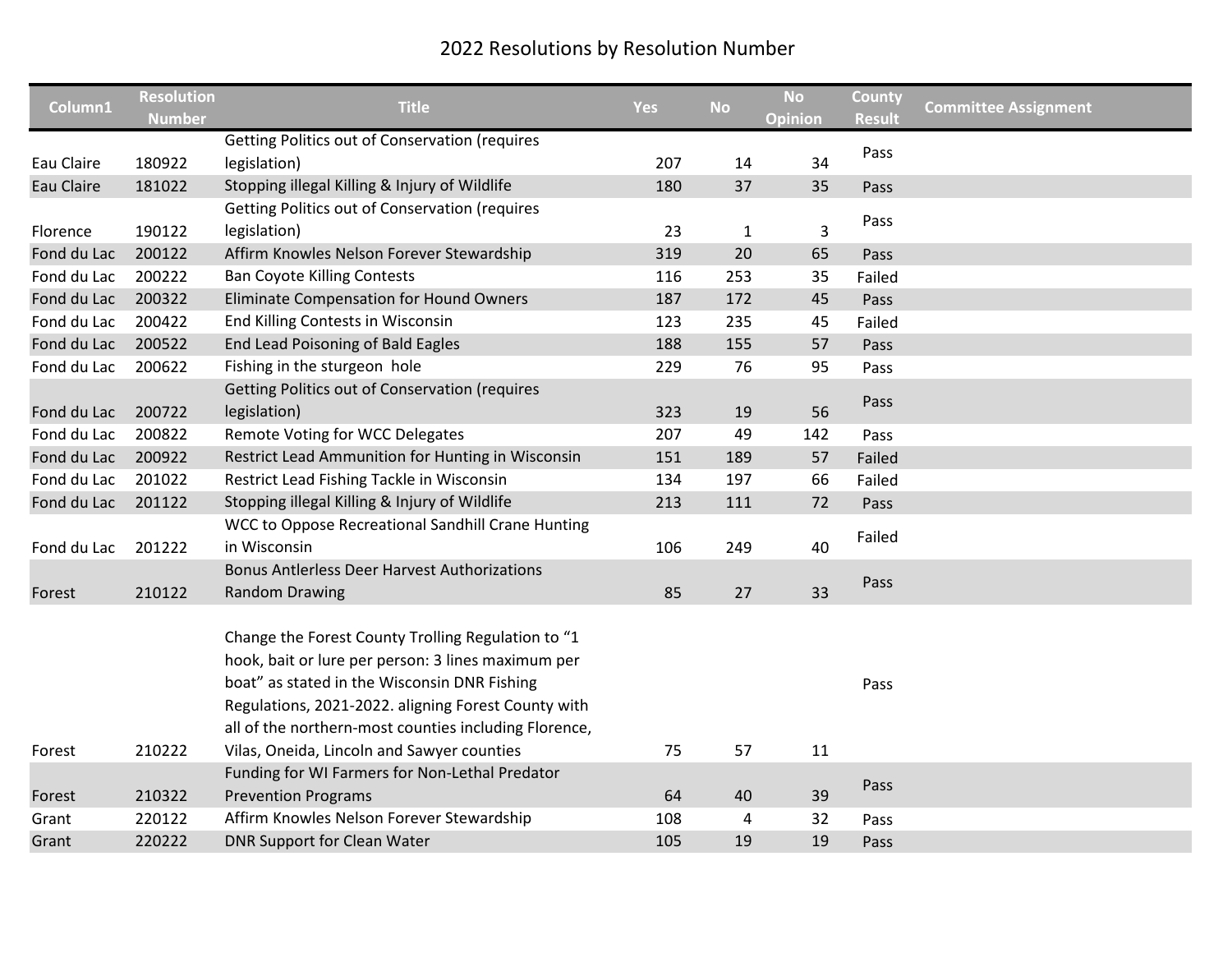| Column1    | <b>Resolution</b><br><b>Number</b> | <b>Title</b>                                          | <b>Yes</b> | <b>No</b>      | <b>No</b><br>Opinion | County<br><b>Result</b> | <b>Committee Assignment</b> |
|------------|------------------------------------|-------------------------------------------------------|------------|----------------|----------------------|-------------------------|-----------------------------|
|            |                                    | <b>Getting Politics out of Conservation (requires</b> |            |                |                      | Pass                    |                             |
| Grant      | 220322                             | legislation)                                          | 118        | 4              | 21                   |                         |                             |
|            |                                    | Preserve Mississippi Morel mushroom growth and        |            |                |                      | Pass                    |                             |
| Grant      | 220422                             | harvest availability.                                 | 74         | 35             | 34                   |                         |                             |
| Green      | 230122                             | Affirm Knowles Nelson Forever Stewardship             | 118        | 9              | 16                   | Pass                    |                             |
| Green      | 230222                             | <b>Ban Coyote Killing Contests</b>                    | 57         | 76             | $9\,$                | Failed                  |                             |
| Green      | 230322                             | End Lead Poisoning of Bald Eagles                     | 81         | 42             | 19                   | Pass                    |                             |
| Green      | 230422                             | Stopping illegal Killing & Injury of Wildlife         | 87         | 40             | 15                   | Pass                    |                             |
|            |                                    | WCC to Oppose Recreational Sandhill Crane Hunting     |            |                |                      | Pass                    |                             |
| Green      | 230522                             | in Wisconsin                                          | 67         | 66             | 9                    |                         |                             |
| Green      | 230622                             | Wisconsin Northern Pike Ice Spearing                  | 53         | 54             | 36                   | Failed                  |                             |
| Green Lake | 240122                             | Affirm Knowles Nelson Forever Stewardship             | 82         | 5              | 14                   | Pass                    |                             |
| Green Lake | 240222                             | End Killing Contests in Wisconsin                     | 41         | 51             | $\overline{7}$       | Failed                  |                             |
| Green Lake | 240322                             | End Lead Poisoning of Bald Eagles                     | 47         | 43             | 9                    | Pass                    |                             |
|            |                                    | <b>Getting Politics out of Conservation (requires</b> |            |                |                      |                         |                             |
| Green Lake | 240422                             | legislation)                                          | 86         | 3              | 10                   | Pass                    |                             |
| Green Lake | 240522                             | Restrict Lead Ammunition for Hunting in Wisconsin     | 45         | 45             | 9                    | Failed                  |                             |
| Green Lake | 240622                             | Restrict Lead Fishing Tackle in Wisconsin             | 40         | 52             | $\overline{7}$       | Failed                  |                             |
| Green Lake | 240722                             | Stopping illegal Killing & Injury of Wildlife         | 58         | 29             | 12                   | Pass                    |                             |
|            |                                    | WCC to Oppose Recreational Sandhill Crane Hunting     |            |                |                      |                         |                             |
| Green Lake | 240822                             | in Wisconsin                                          | 32         | 60             | $\overline{7}$       | Failed                  |                             |
| lowa       | 250122                             | Affirm Knowles Nelson Forever Stewardship             | 89         | 5              | 10                   | Pass                    |                             |
|            |                                    | <b>Getting Politics out of Conservation (requires</b> |            |                |                      |                         |                             |
| lowa       | 250222                             | legislation)                                          | 92         | 4              | 8                    | Pass                    |                             |
| lowa       | 250322                             | Restrict Lead Ammunition for Hunting in Wisconsin     | 58         | 36             | 9                    | Pass                    |                             |
| lowa       | 250422                             | Restrict Lead Fishing Tackle in Wisconsin             | 64         | 31             | 8                    | Pass                    |                             |
| Iron       | 260122                             | Affirm Knowles Nelson Forever Stewardship             | 57         | 1              | 11                   | Pass                    |                             |
| Iron       | 260222                             | DNR support for clean water                           | 58         | $\overline{a}$ | $\overline{7}$       | Pass                    |                             |
|            |                                    | <b>Getting Politics out of Conservation (requires</b> |            |                |                      |                         |                             |
| Iron       | 260322                             | legislation)                                          | 56         | 3              | 9                    | Pass                    |                             |
|            |                                    | Allow for bowfishing salmon during the fall spawning  |            |                |                      |                         |                             |
| Jackson    | 270122                             | run.                                                  | 66         | 26             | 31                   | Pass                    |                             |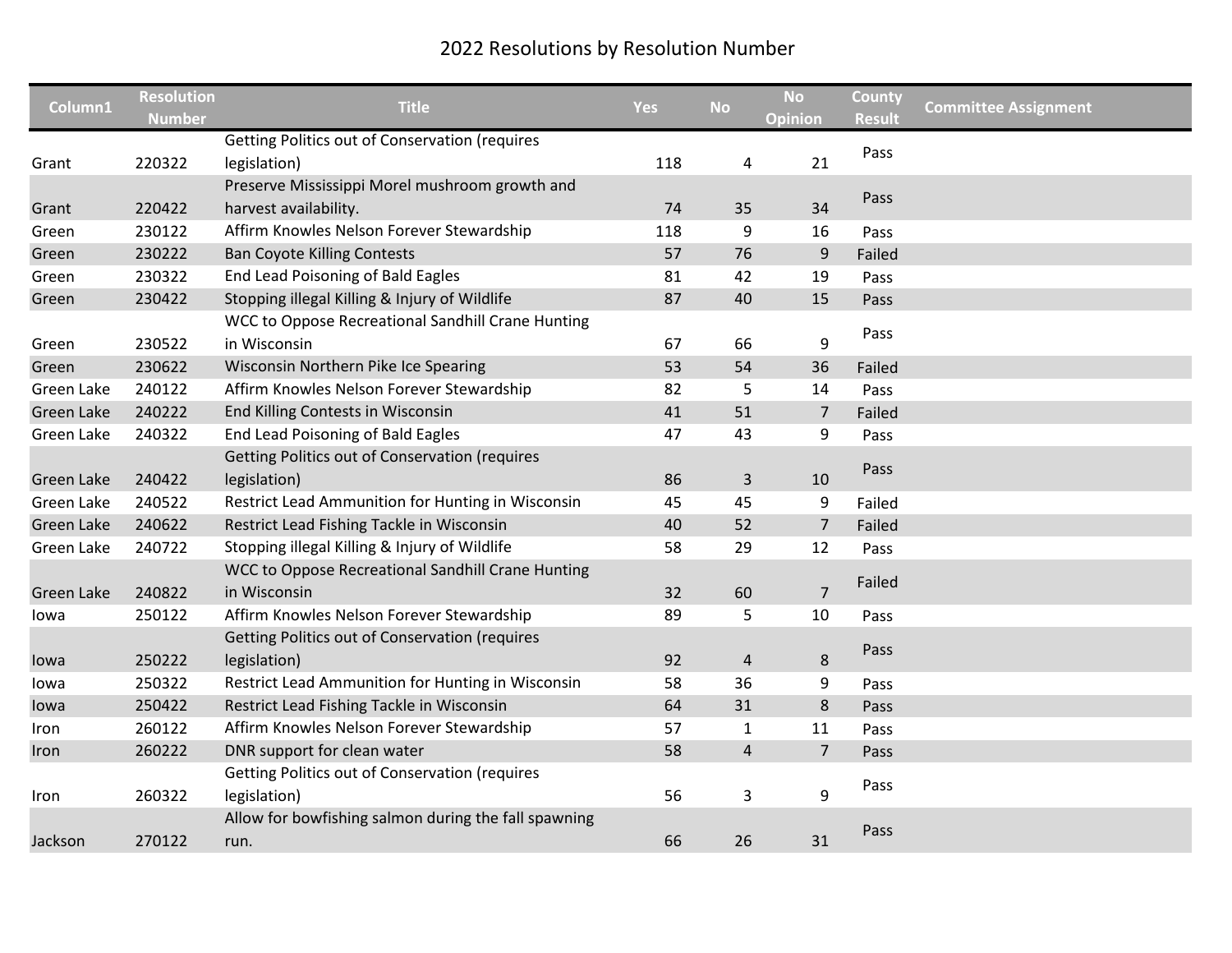| Column1   | <b>Resolution</b><br><b>Number</b> | <b>Title</b>                                          | <b>Yes</b> | <b>No</b>        | <b>No</b><br>Opinion | County<br><b>Result</b> | <b>Committee Assignment</b> |
|-----------|------------------------------------|-------------------------------------------------------|------------|------------------|----------------------|-------------------------|-----------------------------|
|           |                                    | Funding for WI Farmers for Non-Lethal Predator        |            |                  |                      |                         |                             |
| Jackson   | 270222                             | <b>Prevention Programs</b>                            | 58         | 50               | 15                   | Pass                    |                             |
| Jackson   | 270322                             | Hound Training using Live Captive Animals             | 44         | 64               | 15                   | Failed                  |                             |
| Jefferson | 280122                             | End Killing Contests in Wisconsin                     | 118        | 148              | 22                   | Failed                  |                             |
|           |                                    | <b>Getting Politics out of Conservation (requires</b> |            |                  |                      |                         |                             |
| Jefferson | 280222                             | legislation)                                          | 226        | 32               | 26                   | Pass                    |                             |
| Jefferson | 280322                             | Restrict Lead Fishing Tackle in Wisconsin             | 127        | 109              | 50                   | Pass                    |                             |
| Jefferson | 280422                             | Wisconsin Northern Pike Ice Spearing                  | 114        | 108              | 66                   | Pass                    |                             |
| Juneau    | 290122                             | <b>DNR Support for Clean Water</b>                    | 66         | 5                | 5                    | Pass                    |                             |
|           |                                    | Hunter Nations actions unaligned with the values of   |            |                  |                      |                         |                             |
|           |                                    | WI stakeholders in the process of natural resources   |            |                  |                      | Pass                    |                             |
| Juneau    | 290222                             | management.                                           | 32         | 20               | 23                   |                         |                             |
| Kenosha   | 300122                             | Alley Cropping Incentives                             | 79         | 20               | 45                   | Pass                    |                             |
| Kenosha   | 300222                             | DNR support for Every Kid Outdoors Legislation        | 112        | $\boldsymbol{9}$ | 23                   | Pass                    |                             |
| Kenosha   | 300322                             | End Killing Contests in Wisconsin                     | 62         | 70               | 11                   | Failed                  |                             |
| Kenosha   | 300422                             | Hunting and Trapping in State Parks                   | 44         | 90               | 10                   | Failed                  |                             |
| Kenosha   | 300522                             | Restrict Lead Ammunition for Hunting in Wisconsin     | 58         | 68               | 17                   | Failed                  |                             |
| Kenosha   | 300622                             | Restrict Lead Fishing Tackle in Wisconsin             | 67         | 61               | 14                   | Pass                    |                             |
|           |                                    | WCC to Oppose Recreational Sandhill Crane Hunting     |            |                  |                      |                         |                             |
| Kenosha   | 300722                             | in Wisconsin                                          | 60         | 68               | 15                   | Failed                  |                             |
| Kewaunee  | 310122                             | Adopt a 4 Point Antler Restriction in Wisconsin       | 48         | 34               | 13                   | Pass                    |                             |
| Kewaunee  | 310222                             | DNR support for clean water                           | 75         | 11               | 9                    | Pass                    |                             |
| La Crosse | 320122                             | Affirm Knowles Nelson Forever Stewardship             | 164        | $\bf 8$          | 23                   | Pass                    |                             |
| La Crosse | 320222                             | Ban Chocolate Bear Bait                               | 115        | 49               | 30                   | Pass                    |                             |
| La Crosse | 320322                             | <b>Ban Coyote Killing Contests</b>                    | 84         | 87               | 22                   | Failed                  |                             |
| La Crosse | 320422                             | Ban the Use of Hounds When Hunting Wolves             | 88         | 82               | 24                   | Pass                    |                             |
| La Crosse | 320522                             | <b>Black Bear Bait Regulations</b>                    | 99         | 62               | 32                   | Pass                    |                             |
| La Crosse | 320622                             | <b>DNR Support for Clean Water</b>                    | 169        | 12               | 13                   | Pass                    |                             |
| La Crosse | 320722                             | DNR support for Every Kid Outdoors Legislation        | 159        | 6                | 29                   | Pass                    |                             |
|           |                                    | Improving Moose Lake (Sawyer County) Crappie          |            |                  |                      |                         |                             |
| La Crosse | 320822                             | Resource (slot size)                                  | 67         | 33               | 94                   | Pass                    |                             |
| La Crosse | 320922                             | Reciprocating license fee                             | 131        | 25               | 38                   | Pass                    |                             |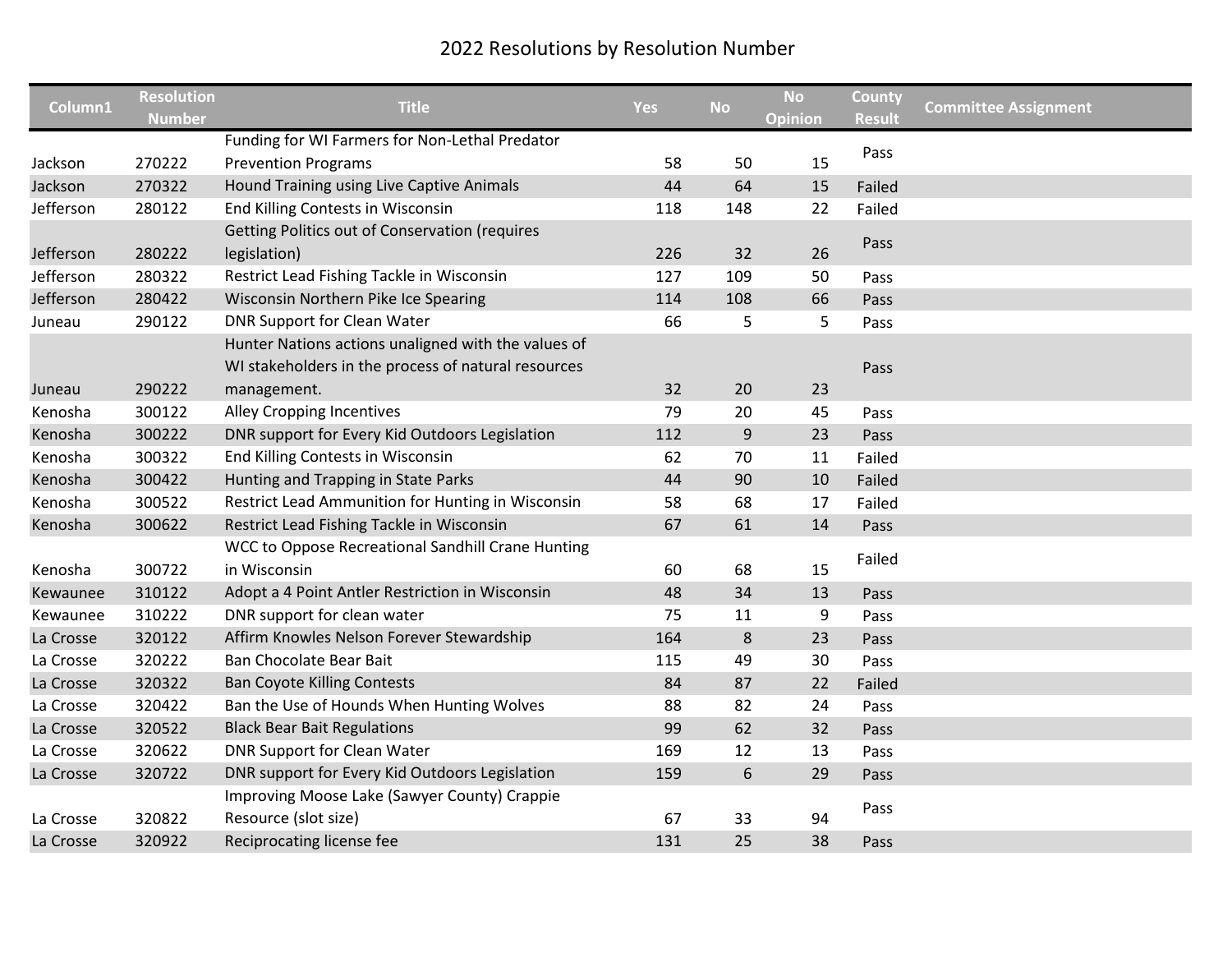| Column1   | <b>Resolution</b><br><b>Number</b> | <b>Title</b>                                          | <b>Yes</b> | <b>No</b>      | <b>No</b><br><b>Opinion</b> | <b>County</b><br><b>Result</b> | <b>Committee Assignment</b> |
|-----------|------------------------------------|-------------------------------------------------------|------------|----------------|-----------------------------|--------------------------------|-----------------------------|
| Lafayette | 330122                             | Affirm Knowles Nelson Forever Stewardship             | 39         | $\mathbf{1}$   | 10                          | Pass                           |                             |
|           |                                    | <b>Getting Politics out of Conservation (requires</b> |            |                |                             |                                |                             |
| Lafayette | 330222                             | legislation)                                          | 40         | $\overline{2}$ | 8                           | Pass                           |                             |
| Lafayette | 330322                             | Restrict Lead Ammunition for Hunting in Wisconsin     | 27         | 15             | 8                           | Pass                           |                             |
| Lafayette | 330422                             | Restrict Lead Fishing Tackle in Wisconsin             | 22         | 18             | 10                          | Pass                           |                             |
| Langlade  | 340122                             | Affirm Knowles Nelson Forever Stewardship             | 125        | 8              | 28                          | Pass                           |                             |
|           |                                    | Getting Politics out of Conservation (requires        |            |                |                             |                                |                             |
| Langlade  | 340222                             | legislation)                                          | 122        | $\bf 8$        | 29                          | Pass                           |                             |
| Langlade  | 340322                             | Restrict Lead Ammunition for Hunting in Wisconsin     | 83         | 51             | 26                          | Pass                           |                             |
| Langlade  | 340422                             | Restrict Lead Fishing Tackle in Wisconsin             | 85         | 51             | 25                          | Pass                           |                             |
| Lincoln   | 350122                             | Ban the Use of Hounds When Hunting Wolves             | 124        | 190            | 33                          | Failed                         |                             |
| Lincoln   | 350222                             | <b>DNR Support for Clean Water</b>                    | 260        | 39             | 47                          | Pass                           |                             |
|           |                                    | Funding for WI Farmers for Non-Lethal Predator        |            |                |                             |                                |                             |
| Lincoln   | 350322                             | <b>Prevention Programs</b>                            | 165        | 95             | 83                          | Pass                           |                             |
| Lincoln   | 350422                             | Restrict Lead Fishing Tackle in Wisconsin             | 142        | 148            | 53                          | Failed                         |                             |
|           |                                    | Use of infrared light for scanning while hunting      |            |                |                             |                                |                             |
| Lincoln   | 350522                             | predators.                                            | 200        | 84             | 59                          | Pass                           |                             |
|           |                                    | Divide turkey hunting Zone 2 into a north and south   |            |                |                             |                                |                             |
| Manitowoc | 360122                             | zone (2N & 2S).                                       | 125        | 42             | 87                          | Pass                           |                             |
| Manitowoc | 360222                             | DNR support for Every Kid Outdoors Legislation        | 180        | 29             | 46                          | Pass                           |                             |
| Manitowoc | 360322                             | End Lead Poisoning of Bald Eagles                     | 123        | 95             | 36                          | Pass                           |                             |
| Manitowoc | 360422                             | Restrict Lead Fishing Tackle in Wisconsin             | 101        | 116            | 38                          | Failed                         |                             |
| Manitowoc | 360522                             | SANDHILL CRANE HUNTING SEASON                         | 173        | 66             | 17                          | Pass                           |                             |
| Manitowoc | 360622                             | Stopping illegal Killing & Injury of Wildlife         | 162        | 57             | 35                          | Pass                           |                             |
|           |                                    | WCC to Oppose Recreational Sandhill Crane Hunting     |            |                |                             | Failed                         |                             |
| Manitowoc | 360722                             | in Wisconsin                                          | 65         | 170            | 21                          |                                |                             |
| Marathon  | 370122                             | Affirm Knowles Nelson Forever Stewardship             | 603        | 37             | 152                         | Pass                           |                             |
|           |                                    |                                                       |            |                |                             |                                |                             |
|           |                                    | Catch and Release Bass Fishing Outlying waters of     |            |                |                             | Pass                           |                             |
|           |                                    | Green Bay and Lake Michigan within 1/4 mile of        |            |                |                             |                                |                             |
| Marathon  | 370222                             | Washington, Detroit, Plum, Pilot, Hog or Rock Islands | 348        | 116            | 323                         |                                |                             |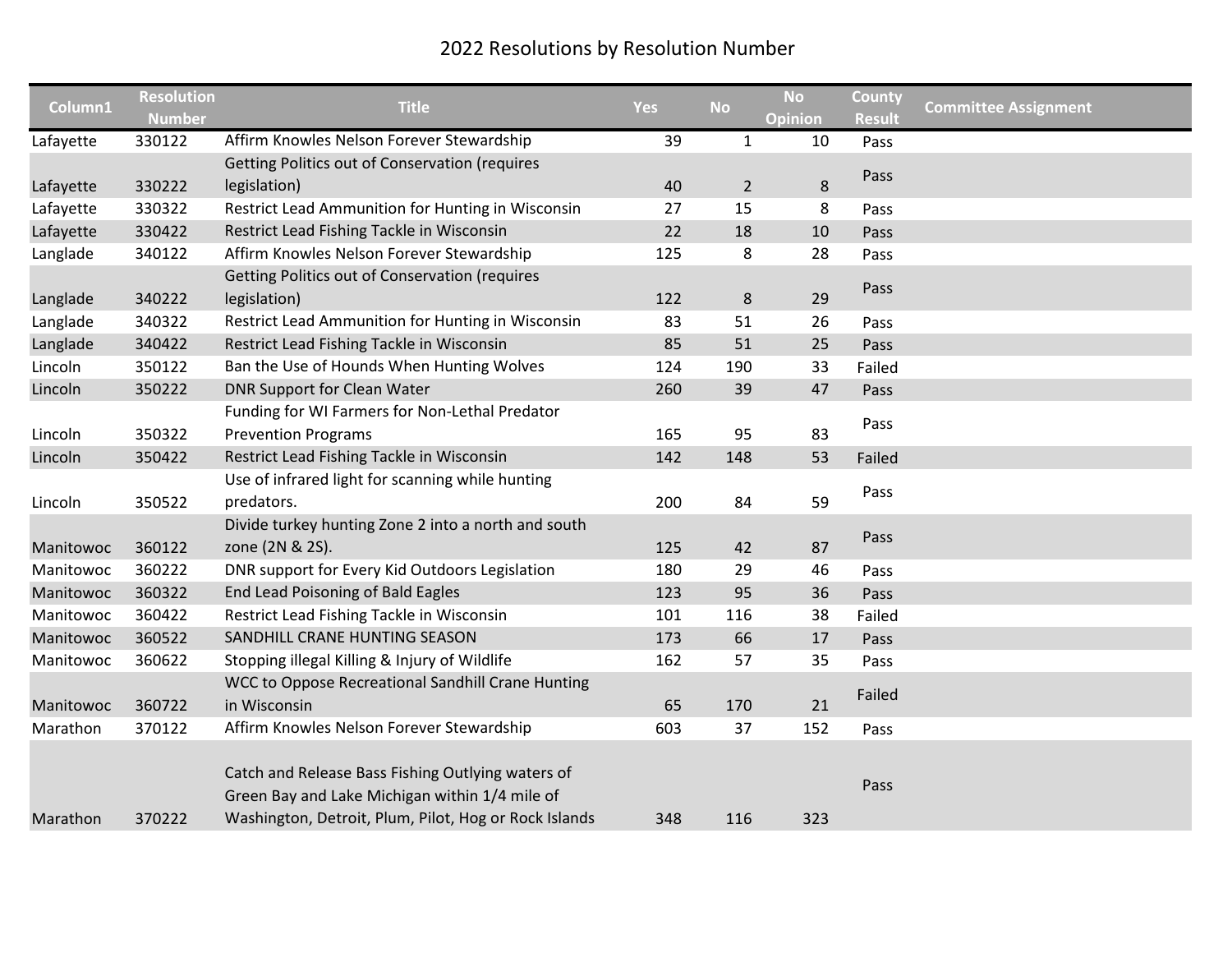| Column1   | <b>Resolution</b> | <b>Title</b>                                           | Yes | <b>No</b> | <b>No</b>        | County        | <b>Committee Assignment</b> |
|-----------|-------------------|--------------------------------------------------------|-----|-----------|------------------|---------------|-----------------------------|
|           | <b>Number</b>     |                                                        |     |           | <b>Opinion</b>   | <b>Result</b> |                             |
|           |                   | Creating quality deer hunting areas throughout the     |     |           |                  | Failed        |                             |
| Marathon  | 370322            | state                                                  | 268 | 294       | 223              |               |                             |
| Marathon  | 370422            | Emma Lake Panfish Bag Limit Reduction to 15/5          | 387 | 132       | 263              | Pass          |                             |
| Marathon  | 370522            | End Lead Poisoning of Bald Eagles                      | 422 | 221       | 138              | Pass          |                             |
|           |                   | Increase the number of days for the State Youth        |     |           |                  | Pass          |                             |
| Marathon  | 370622            | Spring Turkey Hunt from 2 to 3                         | 495 | 174       | 110              |               |                             |
| Marathon  | 370722            | Lake Wausau Northern Pike Slot Limit                   | 433 | 134       | 212              | Pass          |                             |
|           |                   | Reducing daily bag limits in response to increases in  |     |           |                  | Pass          |                             |
| Marathon  | 370822            | pressure and technological advancements.               | 494 | 123       | 162              |               |                             |
|           |                   | Reducing pan fish bag limits on Norrie Lake to 10 fish |     |           |                  |               |                             |
| Marathon  | 370922            | of each species from the current 25                    | 478 | 69        | 231              | Pass          |                             |
| Marathon  | 371022            | Restrict Lead Ammunition for Hunting in Wisconsin      | 336 | 288       | 152              | Pass          |                             |
|           |                   |                                                        |     |           |                  |               |                             |
| Marathon  | 371122            | Spirit River Flowage Panfish Bag Limit Reduction to 10 | 436 | 92        | 248              | Pass          |                             |
| Marathon  | 371222            | Stopping illegal Killing & Injury of Wildlife          | 443 | 171       | 161              | Pass          |                             |
| Marinette | 380122            | Affirm Knowles Nelson Forever Stewardship              | 120 | 6         | 24               | Pass          |                             |
|           |                   | Enable trackers to dispatch wounded game (requires     |     |           |                  |               |                             |
| Marinette | 380222            | legislation)                                           | 118 | 14        | 18               | Pass          |                             |
| Marinette | 380322            | <b>End Lead Poisoning of Bald Eagles</b>               | 81  | 40        | 29               | Pass          |                             |
|           |                   | Getting Politics out of Conservation (requires         |     |           |                  |               |                             |
| Marinette | 380422            | legislation)                                           | 114 | 14        | 22               | Pass          |                             |
|           |                   | Reduction of Turkey population to increase Ruffed      |     |           |                  |               |                             |
| Marinette | 380522            | Grouse numbers.                                        | 91  | 38        | 20               | Pass          |                             |
| Marinette | 380622            | Stopping illegal Killing & Injury of Wildlife          | 68  | 51        | 28               | Pass          |                             |
| Marinette | 380722            | Trapping and Shipping Ruffed Grouse out of state.      | 103 | 14        | 32               | Pass          |                             |
| Marinette | 380822            | Wisconsin Northern Pike Ice Spearing                   | 84  | 36        | 30               | Pass          |                             |
|           |                   |                                                        |     |           |                  |               |                             |
| Marquette | 390122            | Ban the Use of Dogs on Wild Mammals in Wisconsin       | 29  | 40        | $\overline{7}$   | Failed        |                             |
|           |                   | Ban Trapping on Wisconsin Public Lands including       |     |           |                  |               |                             |
| Marquette | 390222            | <b>State Parks</b>                                     | 24  | 45        | $\boldsymbol{6}$ | Failed        |                             |
|           |                   | <b>Getting Politics out of Conservation (requires</b>  |     |           |                  |               |                             |
| Marquette | 390322            | legislation)                                           | 64  | 6         | 6                | Pass          |                             |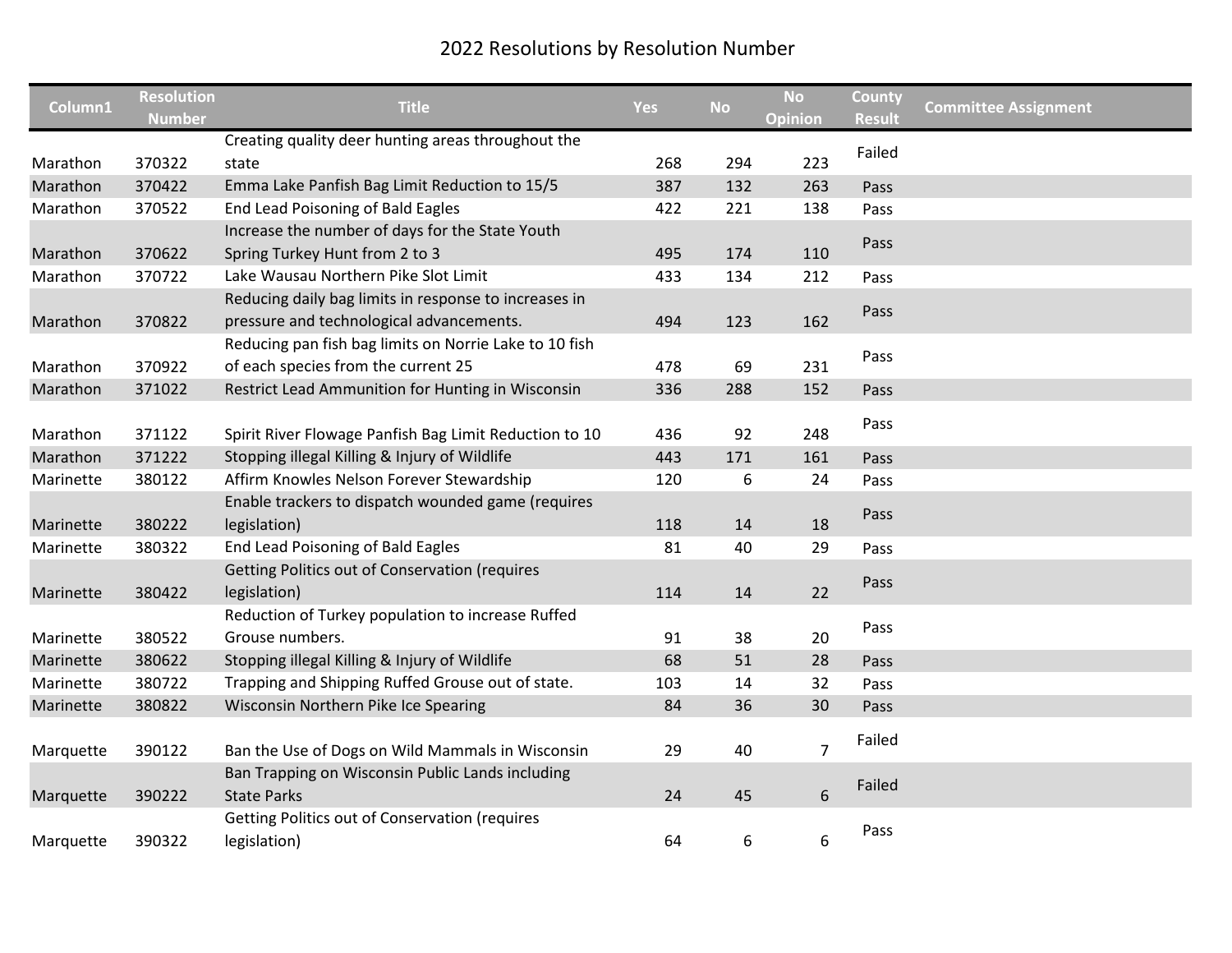| Column1   | <b>Resolution</b> | <b>Title</b>                                          |     | <b>No</b> | <b>No</b>      | County        |                             |
|-----------|-------------------|-------------------------------------------------------|-----|-----------|----------------|---------------|-----------------------------|
|           | <b>Number</b>     |                                                       | Yes |           | <b>Opinion</b> | <b>Result</b> | <b>Committee Assignment</b> |
| Milwaukee | 410122            | Adjust the Time Period Bear Baiting Is Allowed        | 379 | 98        | 123            | Pass          |                             |
| Milwaukee | 410222            | Affirm Knowles Nelson Forever Stewardship             | 491 | 20        | 84             | Pass          |                             |
|           |                   | Allow electronic anchoring for Open water duck        |     |           |                | Pass          |                             |
| Milwaukee | 410322            | hunting                                               | 225 | 135       | 234            |               |                             |
| Milwaukee | 410422            | Avoid All New Fossil Fuel Infrastructure              | 347 | 134       | 110            | Pass          |                             |
| Milwaukee | 410522            | <b>Ban Coyote Killing Contests</b>                    | 375 | 141       | 75             | Pass          |                             |
| Milwaukee | 410622            | Ban the Use of Hounds When Hunting Wolves             | 396 | 114       | 80             | Pass          |                             |
| Milwaukee | 410722            | <b>Black Bear Bait Regulations</b>                    | 377 | 87        | 125            | Pass          |                             |
| Milwaukee | 410822            | Changing dates for open water duck season             | 186 | 82        | 321            | Pass          |                             |
|           |                   | Creating More Democracy in the Wisconsin              |     |           |                |               |                             |
| Milwaukee | 410922            | <b>Conservation Congress</b>                          | 275 | 105       | 208            | Pass          |                             |
|           |                   | DNR should fully implement the 1996 Natural           |     |           |                |               |                             |
|           |                   | Resources Board Order (FM-42-96) regarding            |     |           |                | Pass          |                             |
| Milwaukee | 411022            | commercial lake trout harvest on Lake Superior        | 278 | 41        | 269            |               |                             |
| Milwaukee | 411122            | DNR Support for Clean Water                           | 497 | 24        | 64             | Pass          |                             |
| Milwaukee | 411222            | DNR support for Every Kid Outdoors Legislation        | 441 | 40        | 104            | Pass          |                             |
| Milwaukee | 411322            | Eliminate Compensation for Hound Owners               | 410 | 86        | 89             | Pass          |                             |
|           |                   | Eliminate December Doe only hunt in all Northern      |     |           |                |               |                             |
| Milwaukee | 411422            | <b>Forest Zones</b>                                   | 241 | 106       | 236            | Pass          |                             |
|           |                   |                                                       |     |           |                |               |                             |
|           |                   | Eliminate Nighttime Hunting of Wolf and Coyote on     |     |           |                | Pass          |                             |
| Milwaukee | 411522            | Public Land Designated for Recreational Multi Use     | 355 | 125       | 101            |               |                             |
| Milwaukee | 411622            | End Killing Contests in Wisconsin                     | 381 | 116       | 83             | Pass          |                             |
| Milwaukee | 411722            | End Lead Poisoning of Bald Eagles                     | 426 | 94        | 60             | Pass          |                             |
| Milwaukee | 411822            | End the sale of lead core billets to save our eagles  | 386 | 131       | 63             | Pass          |                             |
|           |                   | Funding for WI Farmers for Non-Lethal Predator        |     |           |                |               |                             |
| Milwaukee | 411922            | <b>Prevention Programs</b>                            | 362 | 93        | 123            | Pass          |                             |
|           |                   | <b>Getting Politics out of Conservation (requires</b> |     |           |                |               |                             |
| Milwaukee | 412022            | legislation)                                          | 436 | 36        | 105            | Pass          |                             |
|           |                   | Give Coyotes Protections from Year- Round Open        |     |           |                |               |                             |
| Milwaukee | 412122            | <b>Season Hunting</b>                                 | 307 | 150       | 119            | Pass          |                             |
| Milwaukee | 412222            | Hound Training using Live Captive Animals             | 361 | 93        | 121            | Pass          |                             |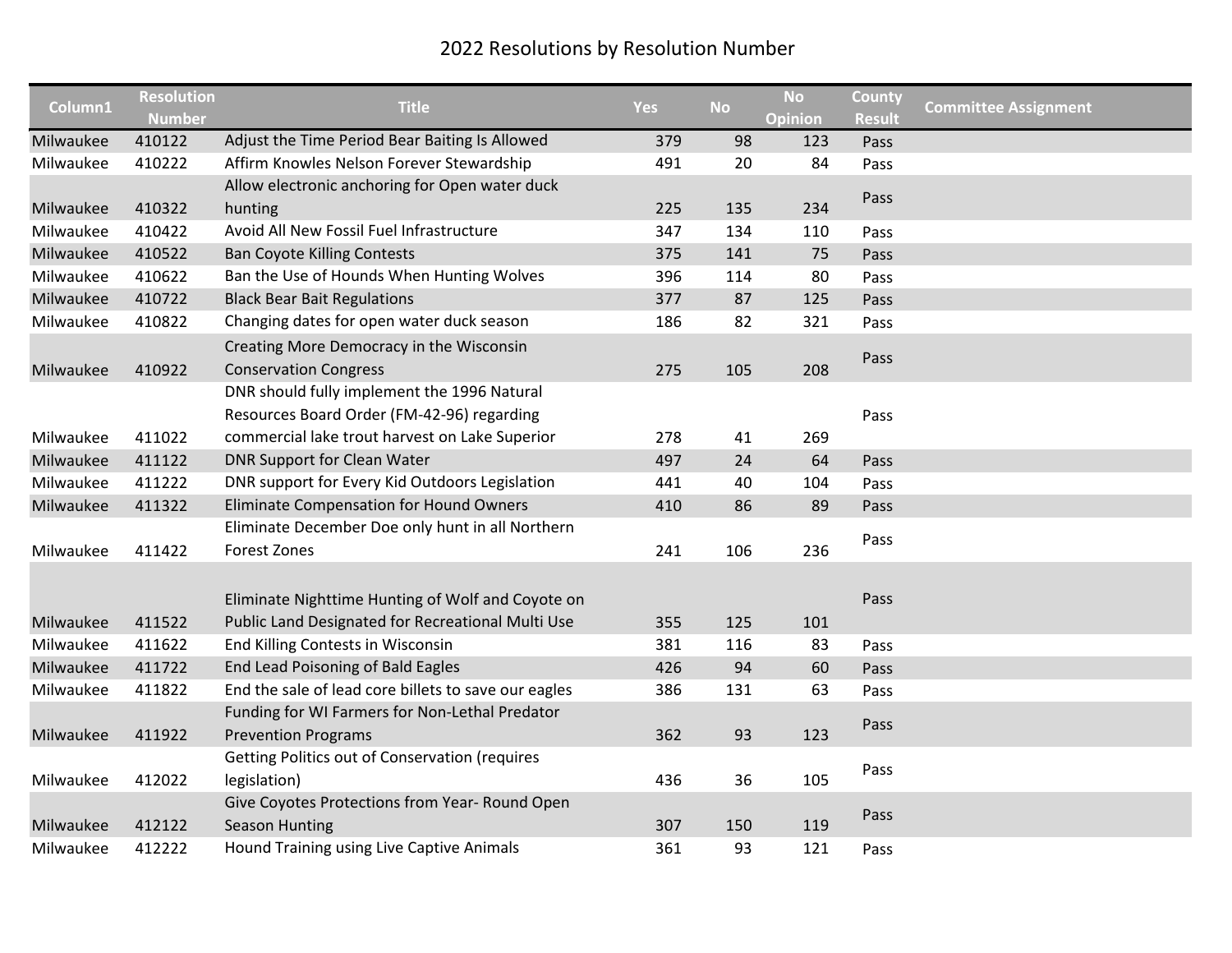|           | <b>Resolution</b> |                                                       |            |           | <b>No</b> | County        |                             |
|-----------|-------------------|-------------------------------------------------------|------------|-----------|-----------|---------------|-----------------------------|
| Column1   | <b>Number</b>     | <b>Title</b>                                          | <b>Yes</b> | <b>No</b> | Opinion   | <b>Result</b> | <b>Committee Assignment</b> |
|           |                   | REDUCE THE HOUND TRAINING SEASON PURSUING             |            |           |           | Pass          |                             |
| Milwaukee | 412322            | THE BLACK BEAR                                        | 344        | 74        | 152       |               |                             |
|           |                   | Request the Conservation Congress to approve all      |            |           |           | Pass          |                             |
| Milwaukee | 412422            | <b>Advisory Committee Meeting Minutes</b>             | 272        | 33        | 261       |               |                             |
| Milwaukee | 412522            | Restrict Lead Ammunition for Hunting in Wisconsin     | 360        | 119       | 86        | Pass          |                             |
| Milwaukee | 412622            | Restrict Lead Fishing Tackle in Wisconsin             | 347        | 128       | 90        | Pass          |                             |
| Milwaukee | 412722            | Stopping illegal Killing & Injury of Wildlife         | 408        | 68        | 88        | Pass          |                             |
| Milwaukee | 412822            | Updating the Wisconsin Wolf Management Plan           | 378        | 96        | 89        | Pass          |                             |
|           |                   |                                                       |            |           |           |               |                             |
|           |                   | WCC to Oppose Recreational Sandhill Crane Hunting     |            |           |           | Pass          |                             |
| Milwaukee | 412922            | in Wisconsin                                          | 361        | 117       | 81        |               |                             |
| Monroe    | 420122            | Affirm Knowles Nelson Forever Stewardship             | 88         | 4         | 21        | Pass          |                             |
| Monroe    | 420222            | <b>DNR Support for Clean Water</b>                    | 89         | 10        | 14        | Pass          |                             |
|           |                   | <b>Getting Politics out of Conservation (requires</b> |            |           |           |               |                             |
| Monroe    | 420322            | legislation)                                          | 94         | 4         | 15        | Pass          |                             |
| Oconto    | 430122            | Affirm Knowles Nelson Forever Stewardship             | 157        | 11        | 39        | Pass          |                             |
|           |                   | WCC to Oppose Recreational Sandhill Crane Hunting     |            |           |           |               |                             |
| Oconto    | 430222            | in Wisconsin                                          | 59         | 128       | 17        | Failed        |                             |
| Oconto    | 430322            | Ban the Use of Hounds When Hunting Wolves             | 65         | 117       | 23        | Failed        |                             |
|           |                   | <b>Getting Politics out of Conservation (requires</b> |            |           |           |               |                             |
| Oconto    | 430422            | legislation)                                          | 155        | 17        | 33        | Pass          |                             |
| Oneida    | 440122            | Affirm Knowles Nelson Forever Stewardship             | 377        | 15        | 50        | Pass          |                             |
| Oneida    | 440222            | Ban the Use of Hounds When Hunting Wolves             | 214        | 186       | 42        | Pass          |                             |
|           |                   | Bass size and bag limit on Pelican Lake, Oneida       |            |           |           |               |                             |
| Oneida    | 440322            | County                                                | 251        | 69        | 120       | Pass          |                             |
| Oneida    | 440422            | DNR support for clean water                           | 357        | 39        | 42        | Pass          |                             |
| Oneida    | 440522            | DNR support for Every Kid Outdoors legislation        | 346        | 24        | 65        | Pass          |                             |
| Oneida    | 440622            | Eliminate Compensation for Hound Owners               | 253        | 146       | 35        | Pass          |                             |
|           |                   | Eliminate Nighttime Hunting of Wolf and Coyote on     |            |           |           |               |                             |
| Oneida    | 440722            | Public Land Designated for Recreational Multi Use     | 210        | 184       | 39        | Pass          |                             |
| Oneida    | 440822            | End Killing Contests in Wisconsin                     | 226        | 175       | 32        | Pass          |                             |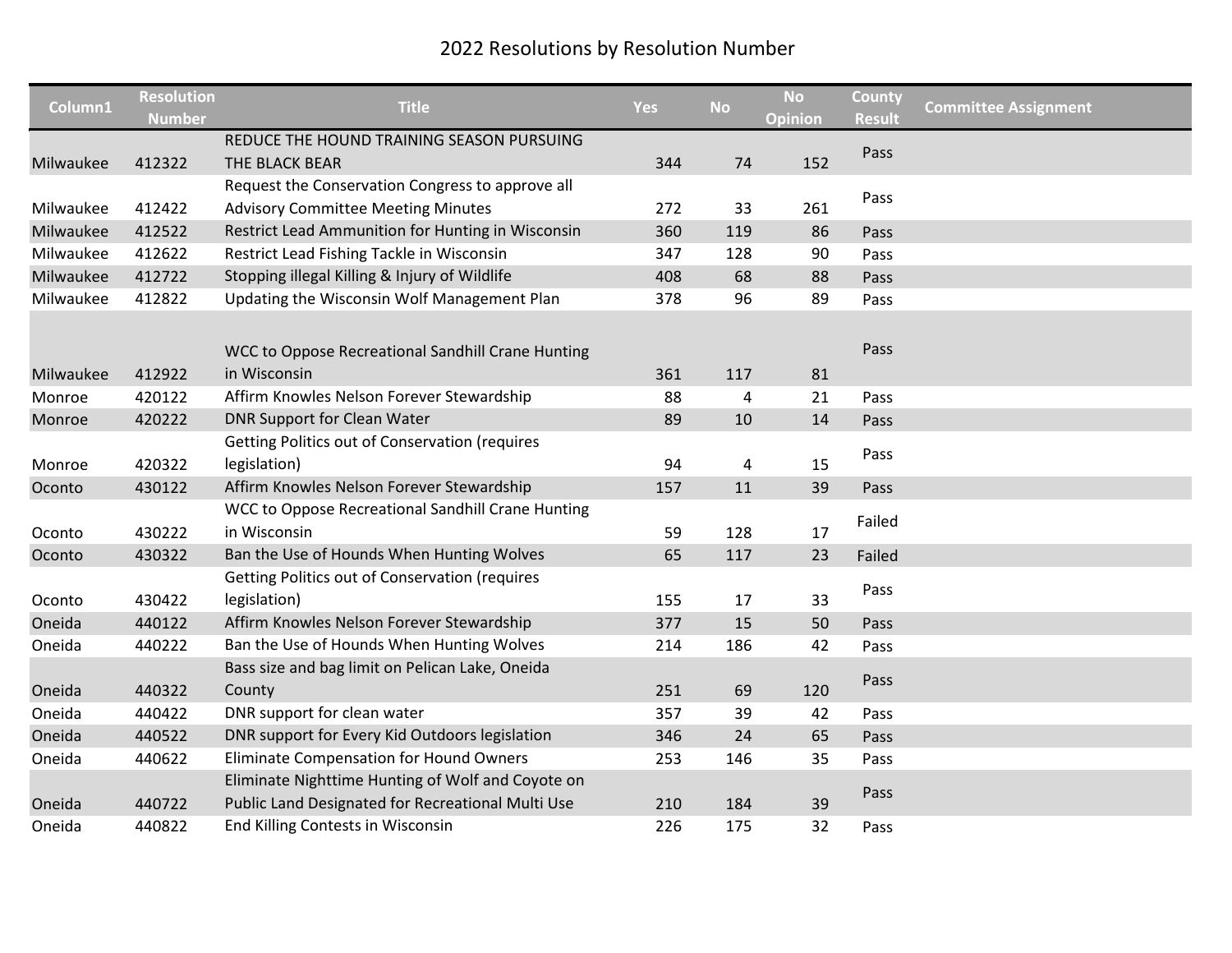|           | <b>Resolution</b> |                                                         |            |           | <b>No</b>      | County        |                             |
|-----------|-------------------|---------------------------------------------------------|------------|-----------|----------------|---------------|-----------------------------|
| Column1   | <b>Number</b>     | <b>Title</b>                                            | <b>Yes</b> | <b>No</b> | <b>Opinion</b> | <b>Result</b> | <b>Committee Assignment</b> |
|           |                   | Funding for WI Farmers for Non-Lethal Predator          |            |           |                | Pass          |                             |
| Oneida    | 440922            | <b>Prevention Programs</b>                              | 231        | 111       | 91             |               |                             |
|           |                   | Getting Politics out of Conservation (requires          |            |           |                | Pass          |                             |
| Oneida    | 441022            | legislation)                                            | 361        | 31        | 41             |               |                             |
|           |                   | Give Coyotes Protections from Year- Round Open          |            |           |                | Failed        |                             |
| Oneida    | 441122            | <b>Season Hunting</b>                                   | 152        | 209       | 72             |               |                             |
| Oneida    | 441222            | Panfish Daily limit on Pelican Lake, Oneida County      | 271        | 48        | 114            | Pass          |                             |
|           |                   | Reducing panfish limits on Wisconsin River's Rainbow    |            |           |                |               |                             |
| Oneida    | 441322            | Flowage                                                 | 297        | 59        | 77             | Pass          |                             |
| Oneida    | 441422            | Restrict Lead Ammunition for Hunting in Wisconsin       | 215        | 163       | 55             | Pass          |                             |
| Oneida    | 441522            | Restrict Lead Fishing Tackle in Wisconsin               | 213        | 176       | 44             | Pass          |                             |
|           |                   | Wisconsin Conservation Fund to Minimize and             |            |           |                |               |                             |
|           |                   | Mitigation Impacts of Lead on Wildlife and Human        |            |           |                | Pass          |                             |
| Oneida    | 441622            | Health                                                  | 229        | 143       | 61             |               |                             |
| Outagamie | 450122            | Affirm Knowles Nelson Forever Stewardship               | 416        | 29        | 107            | Pass          |                             |
| Outagamie | 450222            | Antler point restrictions and deer quality              | 280        | 151       | 120            | Pass          |                             |
| Outagamie | 450322            | <b>DNR Support for Clean Water</b>                      | 445        | 43        | 61             | Pass          |                             |
| Outagamie | 450422            | DNR support for Every Kid Outdoors Legislation          | 402        | 30        | 115            | Pass          |                             |
| Outagamie | 450522            | Either sex holiday hunt                                 | 242        | 159       | 143            | Pass          |                             |
|           |                   | <b>Enforce Limited Term for Natural Resources Board</b> |            |           |                |               |                             |
| Outagamie | 450622            | <b>Members</b>                                          | 371        | 31        | 138            | Pass          |                             |
| Outagamie | 450722            | Excessive noise from watercraft                         | 333        | 120       | 85             | Pass          |                             |
|           |                   | Getting Politics out of Conservation (requires          |            |           |                |               |                             |
| Outagamie | 450822            | legislation)                                            | 420        | 35        | 82             | Pass          |                             |
| Outagamie | 450922            | Harvest of expired animal on neighboring property       | 262        | 197       | 77             | Pass          |                             |
| Outagamie | 451022            | Hunting and Trapping in State Parks                     | 147        | 311       | 78             | Failed        |                             |
|           |                   | Individual deer harvest quality has declined due to     |            |           |                |               |                             |
| Outagamie | 451122            | current buck hunting practices.                         | 137        | 289       | 108            | Failed        |                             |
| Outagamie | 451222            | Reinstate Prove it First Mining Law (1997 Act 171).     | 269        | 68        | 197            | Pass          |                             |
|           |                   | Wolves benefit the entire forest ecosystem; killing     |            |           |                |               |                             |
| Outagamie | 451322            | them does not                                           | 124        | 316       | 94             | Failed        |                             |
| Ozaukee   | 460122            | Affirm Knowles Nelson Forever Stewardship               | 194        | 11        | 18             | Pass          |                             |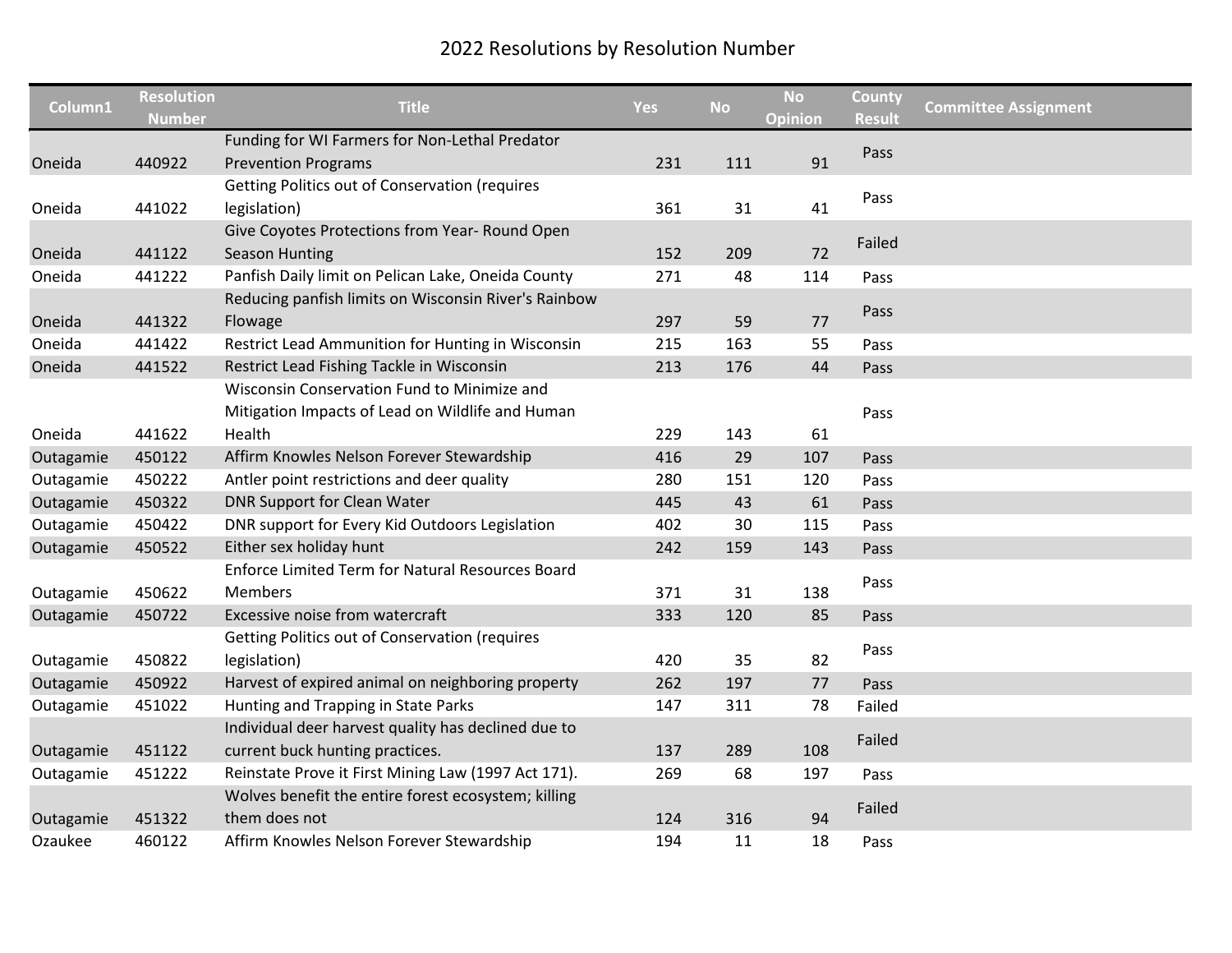|         | <b>Resolution</b> |                                                       |            |           | <b>No</b>      | County        |                             |
|---------|-------------------|-------------------------------------------------------|------------|-----------|----------------|---------------|-----------------------------|
| Column1 | <b>Number</b>     | <b>Title</b>                                          | <b>Yes</b> | <b>No</b> | <b>Opinion</b> | <b>Result</b> | <b>Committee Assignment</b> |
| Ozaukee | 460222            | Ban the Use of Hounds When Hunting Wolves             | 131        | 66        | 22             | Pass          |                             |
| Ozaukee | 460322            | DNR Support for Clean Water                           | 191        | 17        | 15             | Pass          |                             |
|         |                   | Eliminate Nighttime Hunting of Wolf and Coyote on     |            |           |                |               |                             |
| Ozaukee | 460422            | Public Land Designated for Recreational Multi Use     | 113        | 81        | 25             | Pass          |                             |
|         |                   | Funding for WI Farmers for Non-Lethal Predator        |            |           |                | Pass          |                             |
| Ozaukee | 460522            | <b>Prevention Programs</b>                            | 127        | 52        | 39             |               |                             |
|         |                   | WCC to Oppose Recreational Sandhill Crane Hunting     |            |           |                |               |                             |
| Ozaukee | 460622            | in Wisconsin                                          | 121        | 77        | 23             | Pass          |                             |
| Pierce  | 480122            | Affirm Knowles Nelson Forever Stewardship             | 89         | 9         | 10             | Pass          |                             |
|         |                   | Funding for WI Farmers for Non-Lethal Predator        |            |           |                |               |                             |
| Pierce  | 480222            | <b>Prevention Programs</b>                            | 63         | 29        | 16             | Pass          |                             |
| Polk    | 490122            | <b>Ban Coyote Killing Contests</b>                    | 50         | 132       | 16             | Failed        |                             |
| Polk    | 490222            | Ban the use of hounds when hunting wolves             | 71         | 122       | $\sqrt{4}$     | Failed        |                             |
|         |                   | Eliminate Nighttime Hunting of Wolf and Coyote on     |            |           |                |               |                             |
| Polk    | 490322            | Public Land Designated for Recreational Multi Use     | 56         | 126       | 13             | Failed        |                             |
| Polk    | 490422            | Rule / Law Change for ATV with Tracks                 | 131        | 45        | 21             | Pass          |                             |
|         |                   | WCC to Oppose Recreational Sandhill Crane Hunting     |            |           |                |               |                             |
| Polk    | 490522            | in Wisconsin                                          | 68         | 117       | 11             | Failed        |                             |
| Portage | 500122            | Affirm Knowles Nelson Forever Stewardship             | 297        | 14        | 59             | Pass          |                             |
|         |                   | <b>Getting Politics out of Conservation (requires</b> |            |           |                |               |                             |
| Portage | 500222            | legislation)                                          | 307        | 12        | 50             | Pass          |                             |
|         |                   | Getting Politics out of Conservation (requires        |            |           |                |               |                             |
| Price   | 510122            | legislation)                                          | 143        | 12        | 19             | Pass          |                             |
| Racine  | 520122            | Affirm Knowles Nelson Forever Stewardship             | 179        | 15        | 40             | Pass          |                             |
| Racine  | 520222            | Allow Use of Cellular Trail Cameras for Trap Checks   | 109        | 68        | 57             | Pass          |                             |
| Racine  | 520322            | Stopping illegal Killing & Injury of Wildlife         | 148        | 42        | 44             | Pass          |                             |
| Racine  | 520422            | DNR support for clean water                           | 193        | 21        | 20             | Pass          |                             |
| Racine  | 520522            | DNR support for Every Kid Outdoors Legislation        | 175        | 14        | 43             | Pass          |                             |
| Racine  | 520622            | Eliminate Compensation for Hound Owners               | 154        | 42        | 37             | Pass          |                             |
| Racine  | 520722            | End Lead Poisoning of Bald Eagles                     | 123        | 67        | 42             | Pass          |                             |
|         |                   | Funding for WI Farmers for Non-Lethal Predator        |            |           |                |               |                             |
| Racine  | 520822            | <b>Prevention Programs</b>                            | 112        | 52        | 67             | Pass          |                             |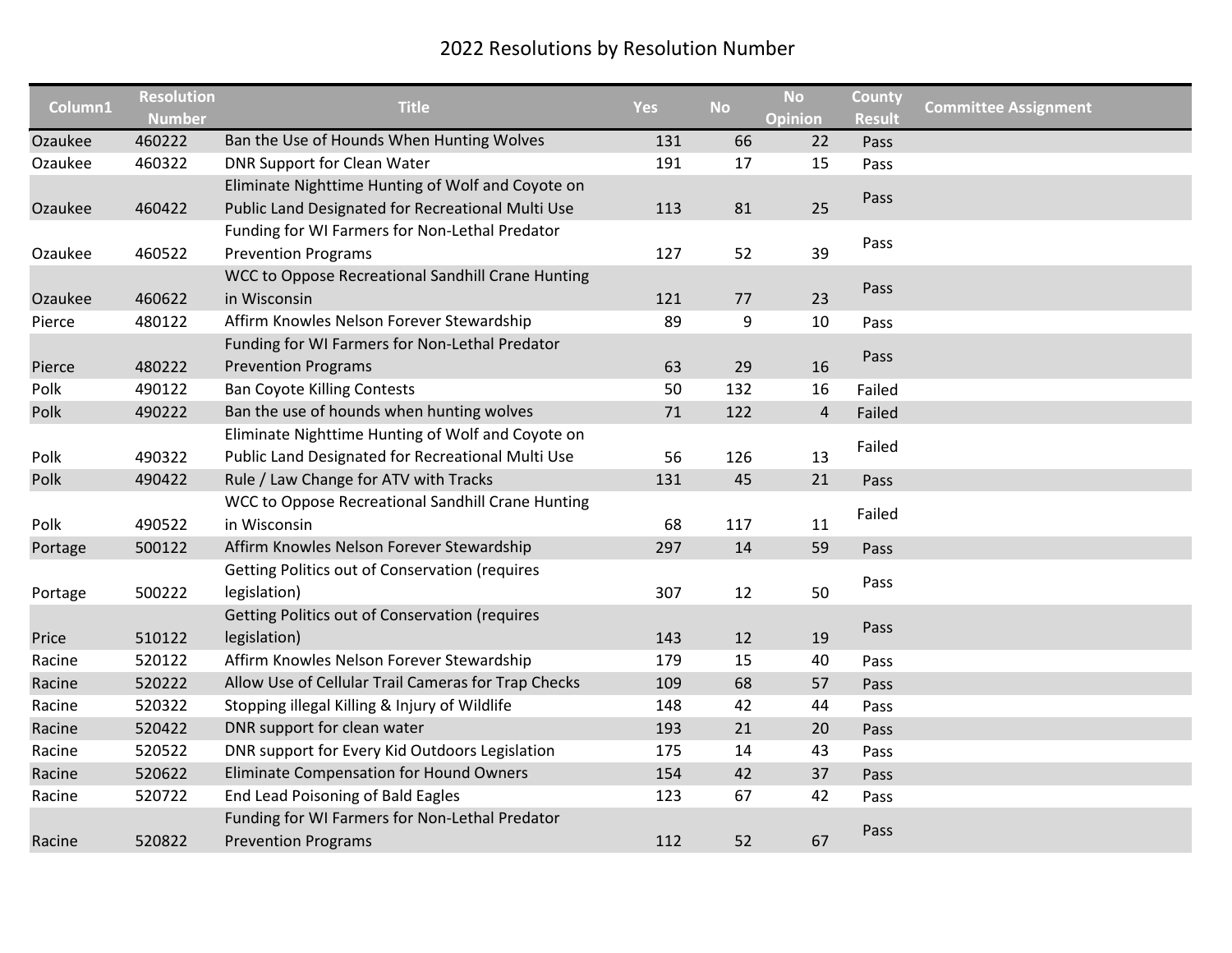| Column1     | <b>Resolution</b><br><b>Number</b> | <b>Title</b>                                          | <b>Yes</b> | <b>No</b> | <b>No</b><br><b>Opinion</b> | County<br><b>Result</b> | <b>Committee Assignment</b> |
|-------------|------------------------------------|-------------------------------------------------------|------------|-----------|-----------------------------|-------------------------|-----------------------------|
|             |                                    | <b>Getting Politics out of Conservation (requires</b> |            |           |                             | Pass                    |                             |
| Racine      | 520922                             | legislation)                                          | 169        | 19        | 40                          |                         |                             |
| Racine      | 521022                             | Restrict Lead Ammunition for Hunting in Wisconsin     | 105        | 88        | 34                          | Pass                    |                             |
| Racine      | 521122                             | Restrict Lead Fishing Tackle in Wisconsin             | 108        | 83        | 35                          | Pass                    |                             |
| Richland    | 530122                             | Affirm Knowles Nelson Forever Stewardship             | 51         | $\bf 8$   | 12                          | Pass                    |                             |
|             |                                    | Creating More Democracy in the Wisconsin              |            |           |                             |                         |                             |
| Richland    | 530222                             | <b>Conservation Congress</b>                          | 28         | 25        | 18                          | Pass                    |                             |
| Richland    | 530322                             | <b>DNR Support for Clean Water</b>                    | 58         | 9         | $\overline{4}$              | Pass                    |                             |
| Richland    | 530422                             | End Lead Poisoning of Bald Eagles                     | 40         | 22        | 9                           | Pass                    |                             |
|             |                                    | Establish new deer hunting laws to control massive    |            |           |                             |                         |                             |
| Richland    | 530522                             | herds in Wisconsin                                    | 33         | 29        | 9                           | Pass                    |                             |
|             |                                    | Funding for WI Farmers for Non-Lethal Predator        |            |           |                             |                         |                             |
| Richland    | 530622                             | <b>Prevention Programs</b>                            | 33         | 25        | 13                          | Pass                    |                             |
|             |                                    | <b>Getting Politics out of Conservation (requires</b> |            |           |                             |                         |                             |
| Richland    | 530722                             | legislation)                                          | 59         | 5         | $\overline{7}$              | Pass                    |                             |
| Richland    | 530822                             | Restrict Lead Ammunition for Hunting in Wisconsin     | 35         | 29        | $\overline{7}$              | Pass                    |                             |
| Richland    | 530922                             | Restrict Lead Fishing Tackle in Wisconsin             | 38         | 26        | $\overline{7}$              | Pass                    |                             |
| Richland    | 531022                             | Stopping illegal Killing & Injury of Wildlife         | 45         | 15        | 11                          | Pass                    |                             |
|             |                                    | WCC to Oppose Recreational Sandhill Crane Hunting     |            |           |                             |                         |                             |
| Richland    | 531122                             | in Wisconsin                                          | 28         | 33        | 10                          | Failed                  |                             |
| Rock        | 540122                             | Affirm Knowles Nelson Forever Stewardship             | 230        | 15        | 70                          | Pass                    |                             |
| Rock        | 540222                             | Ban the Use of Hounds When Hunting Wolves             | 124        | 133       | 56                          | Failed                  |                             |
| Rock        | 540322                             | <b>Eliminate Compensation for Hound Owners</b>        | 170        | 101       | 44                          | Pass                    |                             |
| Rock        | 540422                             | End Killing Contests in Wisconsin                     | 123        | 154       | 37                          | Failed                  |                             |
|             |                                    | Funding for WI Farmers for Non-Lethal Predator        |            |           |                             |                         |                             |
| Rock        | 540522                             | <b>Prevention Programs</b>                            | 147        | 80        | 86                          | Pass                    |                             |
|             |                                    | <b>Getting Politics out of Conservation (requires</b> |            |           |                             |                         |                             |
| Rock        | 540622                             | legislation)                                          | 243        | 22        | 48                          | Pass                    |                             |
|             |                                    | WCC to Oppose Recreational Sandhill Crane Hunting     |            |           |                             |                         |                             |
| Rock        | 540722                             | in Wisconsin                                          | 129        | 123       | 60                          | Pass                    |                             |
| Rock        | 540822                             | Wisconsin Northern Pike Ice Spearing                  | 119        | 98        | 97                          | Pass                    |                             |
| Saint Croix | 560122                             | Affirm Knowles Nelson Forever Stewardship             | 171        | 27        | 29                          | Pass                    |                             |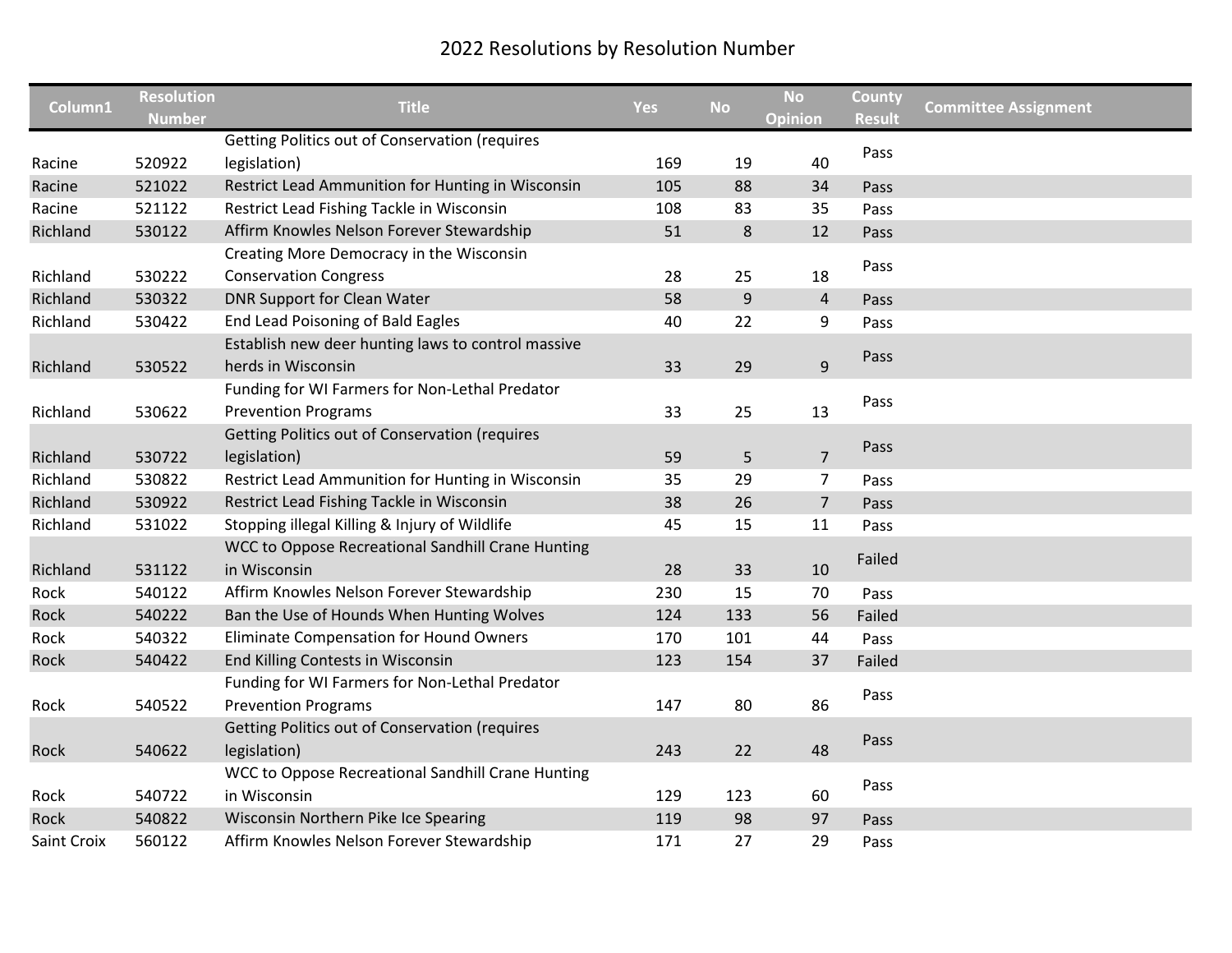| Column1            | <b>Resolution</b> | <b>Title</b>                                          | <b>Yes</b> | <b>No</b> | <b>No</b>      | County        | <b>Committee Assignment</b> |
|--------------------|-------------------|-------------------------------------------------------|------------|-----------|----------------|---------------|-----------------------------|
|                    | <b>Number</b>     |                                                       |            |           | <b>Opinion</b> | <b>Result</b> |                             |
| <b>Saint Croix</b> | 560222            | <b>Ban Coyote Killing Contests</b>                    | 68         | 131       | 27             | Failed        |                             |
| Saint Croix        | 560322            | Ban the Use of Hounds When Hunting Wolves             | 86         | 121       | 19             | Failed        |                             |
|                    |                   |                                                       |            |           |                |               |                             |
|                    |                   | Creating a catch and release season for sturgeon that |            |           |                | Pass          |                             |
| <b>Saint Croix</b> | 560422            | mirrors the Minnesota catch and release season        | 119        | 35        | 72             |               |                             |
| Saint Croix        | 560522            | DNR support for Every Kid Outdoors Legislation        | 179        | 19        | 27             | Pass          |                             |
| <b>Saint Croix</b> | 560622            | Eliminate Compensation for Hound Owners               | 114        | 95        | 15             | Pass          |                             |
| Saint Croix        | 560722            | End Killing Contests in Wisconsin                     | 75         | 125       | 23             | Failed        |                             |
|                    |                   | Funding for WI Farmers for Non-Lethal Predator        |            |           |                | Pass          |                             |
| Saint Croix        | 560822            | <b>Prevention Programs</b>                            | 99         | 79        | 45             |               |                             |
|                    |                   | <b>Getting Politics out of Conservation (requires</b> |            |           |                |               |                             |
| Saint Croix        | 560922            | legislation)                                          | 169        | 16        | 38             | Pass          |                             |
|                    |                   | Give Coyotes Protections from Year- Round Open        |            |           |                |               |                             |
| Saint Croix        | 561022            | Season Hunting                                        | 66         | 130       | 27             | Failed        |                             |
| Saint Croix        | 561122            | Hound Training using Live Captive Animals             | 77         | 104       | 42             | Failed        |                             |
| <b>Saint Croix</b> | 561222            | Restrict Lead Ammunition for Hunting in Wisconsin     | 84         | 111       | 25             | Failed        |                             |
| Saint Croix        | 561322            | Restrict Lead Fishing Tackle in Wisconsin             | 95         | 96        | 29             | Failed        |                             |
| Sauk               | 570122            | Affirm Knowles Nelson Forever Stewardship             | 245        | 17        | 33             | Pass          |                             |
|                    |                   | Antler Restriction of 6 point minimum for Whitetail   |            |           |                |               |                             |
| Sauk               | 570222            | deer Hunting in Wisconsin                             | 92         | 142       | 57             | Failed        |                             |
| Sauk               | 570322            | <b>DNR Support for Clean Water</b>                    | 237        | 39        | 19             | Pass          |                             |
| Sauk               | 570422            | End lead poisoning of Bald Eagles                     | 189        | 83        | 22             | Pass          |                             |
|                    |                   | Expand trapping and dog hunting opportunity in State  |            |           |                |               |                             |
| Sauk               | 570522            | Parks                                                 | 98         | 169       | 27             | Failed        |                             |
|                    |                   | <b>Getting Politics out of Conservation (requires</b> |            |           |                |               |                             |
| Sauk               | 570622            | legislation)                                          | 248        | 18        | 27             | Pass          |                             |
|                    |                   | WCC to Oppose Recreational Sandhill Crane Hunting     |            |           |                |               |                             |
| Sauk               | 570722            | in Wisconsin                                          | 148        | 117       | 29             | Pass          |                             |
| Sauk               | 570822            | Wisconsin Northern Pike Ice Spearing                  | 105        | 96        | 93             | Pass          |                             |
| Sawyer             | 580122            | Ban the Use of Hounds When Hunting Wolves             | 88         | 56        | 9              | Pass          |                             |
| Sawyer             | 580222            | <b>Black Bear Bait Regulations</b>                    | 87         | 61        | 5              | Pass          |                             |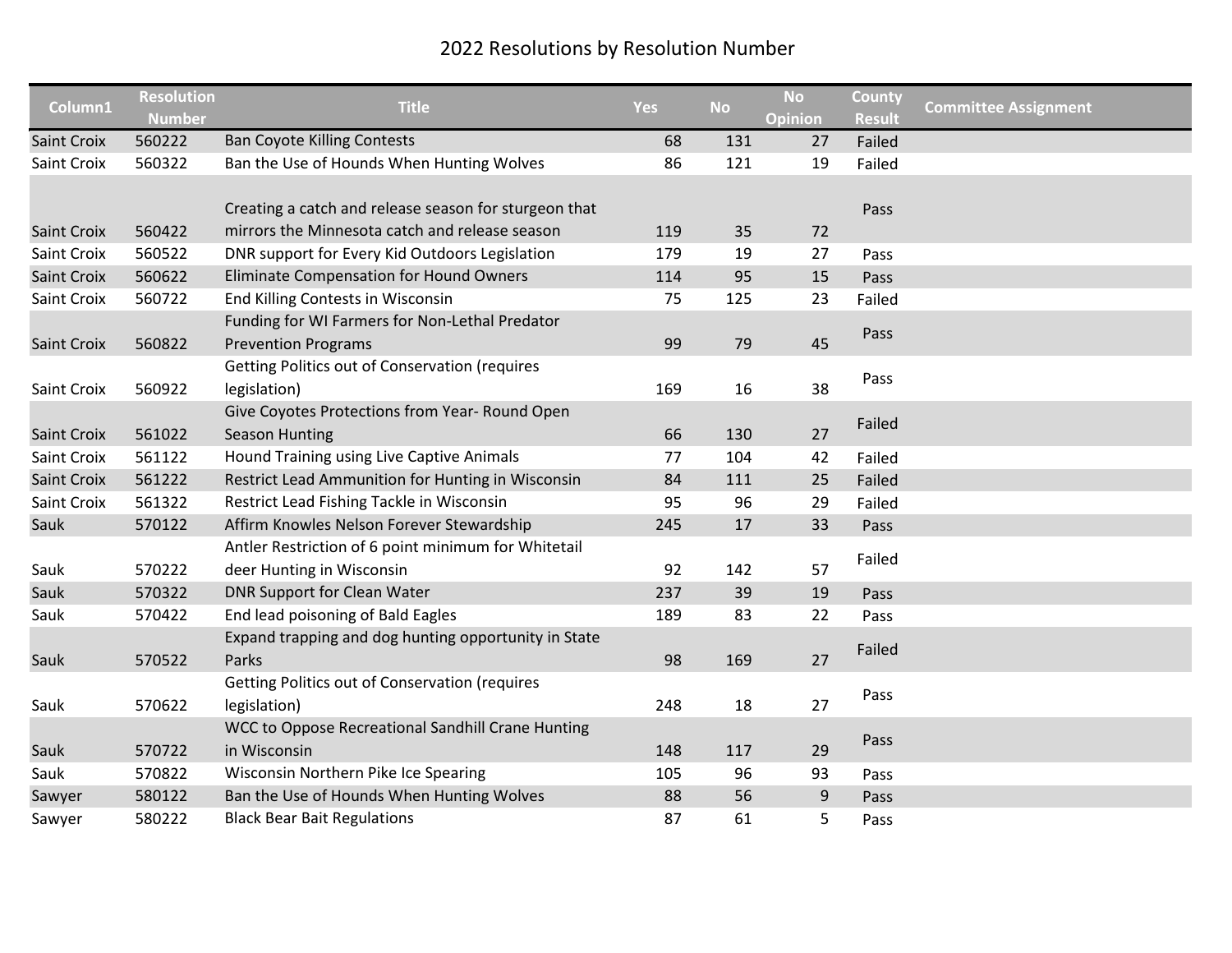| Column1   | <b>Resolution</b><br><b>Number</b> | <b>Title</b>                                                                                                  | <b>Yes</b> | <b>No</b> | <b>No</b><br><b>Opinion</b> | County<br><b>Result</b> | <b>Committee Assignment</b> |
|-----------|------------------------------------|---------------------------------------------------------------------------------------------------------------|------------|-----------|-----------------------------|-------------------------|-----------------------------|
|           |                                    | Delegate status of graduating Youth Conservation                                                              |            |           |                             | Pass                    |                             |
| Sawyer    | 580322                             | delegates                                                                                                     | 95         | 24        | 33                          |                         |                             |
| Sawyer    | 580422                             | <b>Eliminate Compensation for Hound Owners</b>                                                                | 99         | 48        | 4                           | Pass                    |                             |
|           |                                    | Eliminate Nighttime Hunting of Wolf and Coyote on                                                             |            |           |                             | Pass                    |                             |
| Sawyer    | 580522                             | Public Land Designated for Recreational Multi Use                                                             | 81         | 61        | $\mathsf g$                 |                         |                             |
|           |                                    | Give Coyotes Protections from Year- Round Open                                                                |            |           |                             | Failed                  |                             |
| Sawyer    | 580622                             | Season Hunting                                                                                                | 67         | 74        | 10                          |                         |                             |
|           |                                    | Grant authority for WI DNR Conservation Officers to                                                           |            |           |                             |                         |                             |
| Sawyer    | 580722                             | issue trespass citations                                                                                      | 116        | 26        | $\mathsf g$                 | Pass                    |                             |
|           |                                    | Improving Moose Lake (Sawyer County) Crappie                                                                  |            |           |                             |                         |                             |
| Sawyer    | 580822                             | Resource                                                                                                      | 91         | 26        | 34                          | Pass                    |                             |
| Sawyer    | 580922                             | Problems with fishing tournaments on small lakes.                                                             | 100        | 38        | 13                          | Pass                    |                             |
|           |                                    | REDUCE THE HOUND TRAINING SEASON PURSUING                                                                     |            |           |                             |                         |                             |
| Sawyer    | 581022                             | THE BLACK BEAR                                                                                                | 94         | 43        | 14                          | Pass                    |                             |
| Sawyer    | 581122                             | Restoring Moose lake Crappie resource                                                                         | 92         | 25        | 33                          | Pass                    |                             |
| Sawyer    | 581222                             | Term Limits for WCC Advisory Committee Members                                                                | 88         | 25        | 37                          | Pass                    |                             |
| Sawyer    | 581322                             | Trap Warnings to Ensure Public Safety                                                                         | 81         | 39        | 30                          | Pass                    |                             |
| Shawano   | 590122                             | Affirm Knowles Nelson Forever Stewardship                                                                     | 143        | 13        | 61                          | Pass                    |                             |
| Shawano   | 590222                             | Wisconsin Northern Pike Ice Spearing                                                                          | 108        | 88        | 21                          | Pass                    |                             |
| Sheboygan | 600122                             | Affirm Knowles Nelson Forever Stewardship                                                                     | 276        | 11        | 54                          | Pass                    |                             |
| Sheboygan | 600222                             | Designate a 12" size limit for trout on the entire Class<br>1 portion of the Onion River in Sheboygan County. | 221        | 35        | 85                          | Pass                    |                             |
|           |                                    | Designate all Class 1 portions of The Onion River in                                                          |            |           |                             |                         |                             |
| Sheboygan | 600322                             | Sheboygan County as "artificial only".                                                                        | 164        | 76        | 101                         | Pass                    |                             |
| Sheboygan | 600422                             | DNR Support for Clean Water                                                                                   | 278        | 30        | 33                          | Pass                    |                             |
| Sheboygan | 600522                             | DNR support for Every Kid Outdoors Legislation                                                                | 234        | 47        | 59                          | Pass                    |                             |
| Sheboygan | 600622                             | <b>Eliminate Compensation for Hound Owners</b>                                                                | 180        | 120       | 40                          | Pass                    |                             |
|           |                                    | Eliminate Nighttime Hunting of Wolf and Coyote on                                                             |            |           |                             |                         |                             |
| Sheboygan | 600722                             | Public Land Designated for Recreational Multi Use                                                             | 136        | 161       | 43                          | Failed                  |                             |
| Sheboygan | 600822                             | End lead poisoning of Bald Eagles                                                                             | 173        | 122       | 44                          | Pass                    |                             |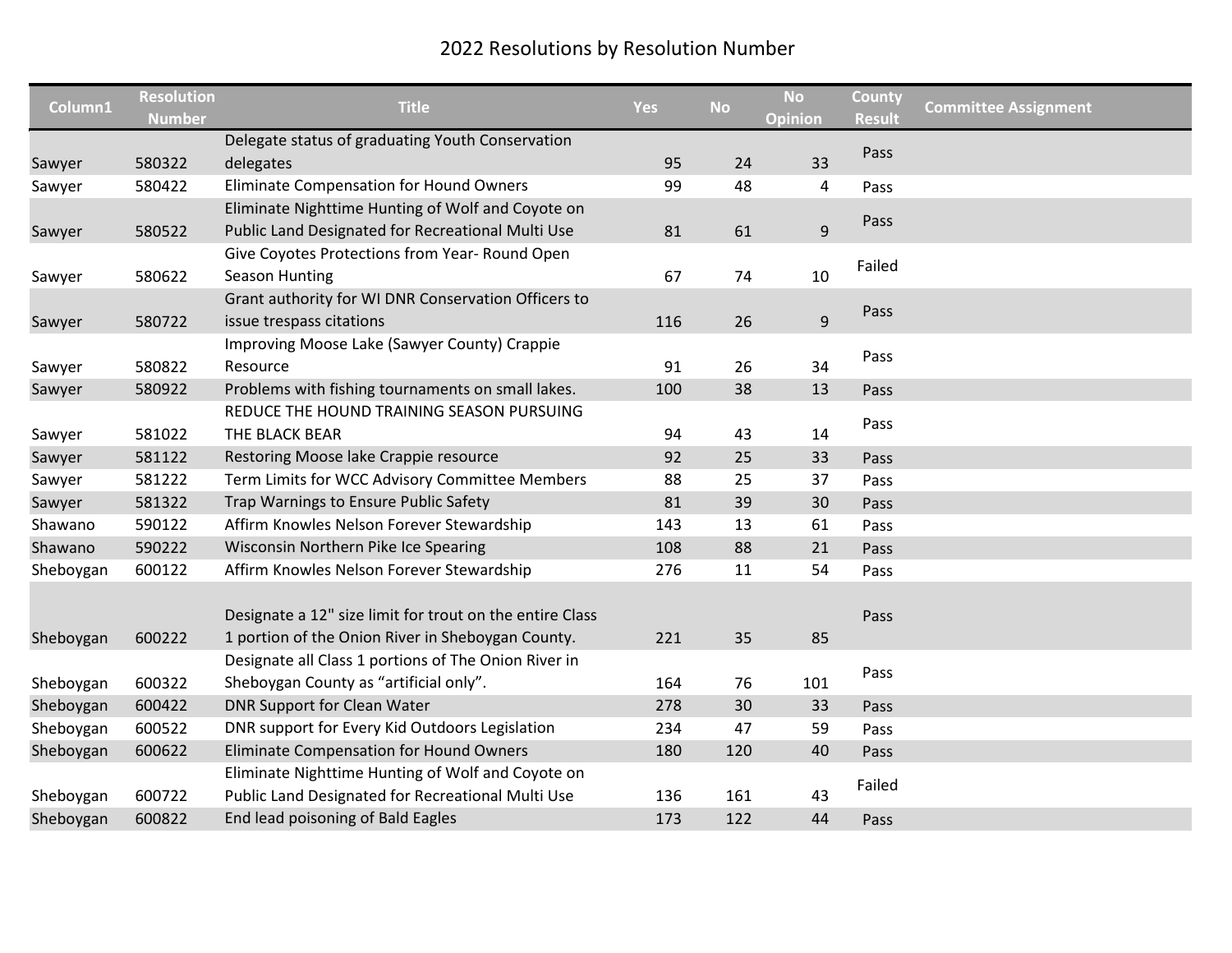| Column1            | <b>Resolution</b><br><b>Number</b> | <b>Title</b>                                                                                                                                                     | <b>Yes</b> | <b>No</b>    | <b>No</b><br>Opinion | County<br><b>Result</b> | <b>Committee Assignment</b> |
|--------------------|------------------------------------|------------------------------------------------------------------------------------------------------------------------------------------------------------------|------------|--------------|----------------------|-------------------------|-----------------------------|
| Sheboygan          | 600922                             | <b>Getting Politics out of Conservation (requires</b><br>legislation)                                                                                            | 283        | 22           | 34                   | Pass                    |                             |
|                    |                                    | Protecting Wisconsin's panfish fishery by changing<br>daily limits statewide to 25 fish total but no more<br>than 10 of the following species (bluegill/sunfish, |            |              |                      | Pass                    |                             |
| Sheboygan          | 601022                             | crappies, and perch).                                                                                                                                            | 200        | 65           | 74                   |                         |                             |
| Sheboygan          | 601122                             | Restore 8 Hours/Day 5 Days/Week Hours of<br><b>Operation at DNR Service Centers</b>                                                                              | 258        | 29           | 52                   | Pass                    |                             |
| Sheboygan          | 601222                             | Stricter Water Quality and Depth Regulations For<br>Millponds On Trout Streams And Rivers                                                                        | 184        | 32           | 122                  | Pass                    |                             |
| Sheboygan          | 601322                             | Stopping illegal Killing & Injury of Wildlife                                                                                                                    | 204        | 77           | 57                   | Pass                    |                             |
| Taylor             | 610122                             | A change to the Bear trailing hound training season                                                                                                              | 54         | 124          | 38                   | Failed                  |                             |
| Taylor             | 610222                             | Give Coyotes Protections from Year- Round Open<br><b>Season Hunting</b>                                                                                          | 34         | 156          | 25                   | Failed                  |                             |
| Trempealeau 620122 |                                    | Affirm Knowles Nelson Forever Stewardship                                                                                                                        | 86         | $\mathsf{3}$ | 9                    | Pass                    |                             |
| Trempealeau 620222 |                                    | <b>Getting Politics out of Conservation (requires</b><br>legislation)                                                                                            | 86         | 5            | 6                    | Pass                    |                             |
| Trempealeau 620322 |                                    | Making cell cameras your daily check trapping                                                                                                                    | 57         | 32           | 8                    | Pass                    |                             |
| Trempealeau 620422 |                                    | Removing The Shooting Hours Restriction On Bobcats                                                                                                               | 48         | 33           | 15                   | Pass                    |                             |
| Vernon             | 630122                             | Affirm Knowles Nelson Forever Stewardship                                                                                                                        | 72         | 10           | 18                   | Pass                    |                             |
| Vernon             | 630222                             | <b>DNR Support for Clean Water</b>                                                                                                                               | 87         | 10           | 3                    | Pass                    |                             |
| Vernon             | 630322                             | End Lead Poisoning of Bald Eagles                                                                                                                                | 53         | 40           | $\overline{7}$       | Pass                    |                             |
| Vernon             | 630422                             | Funding for WI Farmers for Non-Lethal Predator<br><b>Prevention Programs</b>                                                                                     | 54         | 29           | 16                   | Pass                    |                             |
| Vernon             | 630522                             | <b>Getting Politics out of Conservation (requires</b><br>legislation)                                                                                            | 74         | 16           | 9                    | Pass                    |                             |
| Vernon             | 630622                             | WCC to Oppose Recreational Sandhill Crane Hunting<br>in Wisconsin                                                                                                | 33         | 54           | 13                   | Failed                  |                             |
| Vernon             | 630722                             | Youth trapping incentive program Resolution                                                                                                                      | 49         | 27           | 24                   | Pass                    |                             |
| Vilas              | 640122                             | Affirm Knowles Nelson Forever Stewardship                                                                                                                        | 424        | 31           | 75                   | Pass                    |                             |
| <b>Vilas</b>       | 640222                             | <b>Ban Coyote Killing Contests</b>                                                                                                                               | 298        | 158          | 73                   | Pass                    |                             |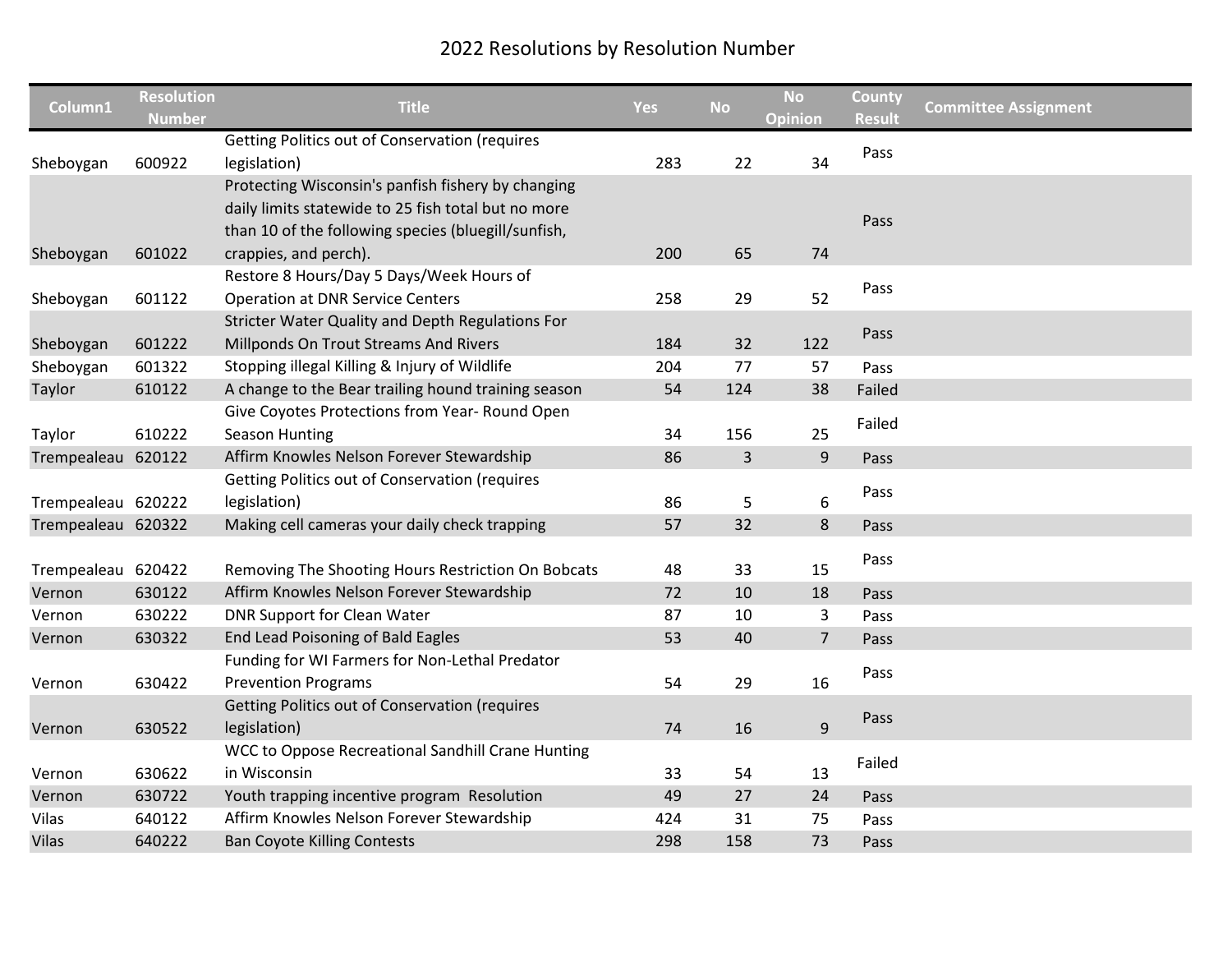| Column1               | <b>Resolution</b><br><b>Number</b> | <b>Title</b>                                                                                                                | <b>Yes</b> | <b>No</b> | <b>No</b><br><b>Opinion</b> | County<br><b>Result</b> | <b>Committee Assignment</b> |
|-----------------------|------------------------------------|-----------------------------------------------------------------------------------------------------------------------------|------------|-----------|-----------------------------|-------------------------|-----------------------------|
| Vilas                 | 640322                             | Ban the Use of Hounds When Hunting Wolves                                                                                   | 314        | 141       | 72                          | Pass                    |                             |
| <b>Vilas</b>          | 640422                             | Eliminate Compensation for Hound Owners                                                                                     | 375        | 94        | 56                          | Pass                    |                             |
| Vilas                 | 640522                             | Eliminate Nighttime Hunting of Wolf and Coyote on<br>Public Land Designated for Recreational Multi Use                      | 314        | 134       | 77                          | Pass                    |                             |
| <b>Vilas</b>          | 640622                             | Funding for WI Farmers for Non-Lethal Predator<br><b>Prevention Programs</b>                                                | 307        | 90        | 127                         | Pass                    |                             |
| Vilas                 | 640722                             | <b>Getting Politics out of Conservation (requires</b><br>legislation)                                                       | 422        | 40        | 61                          | Pass                    |                             |
| <b>Vilas</b>          | 640822                             | Hazardous Wakes From Wake Surfing Boats                                                                                     | 393        | 111       | 19                          | Pass                    |                             |
| Vilas                 | 640922                             | Hazardous Wakes, new laws                                                                                                   | 408        | 100       | 14                          | Pass                    |                             |
| <b>Vilas</b>          | 641022                             | Opposition to Establishing a Sandhill Crane Hunt in<br>Wisconsin                                                            | 269        | 165       | 88                          | Pass                    |                             |
| Vilas                 | 641122                             | Prohibit intentional magnification of wakes for wake<br>surfing on lakes less than 1500 acres                               | 394        | 104       | 24                          | Pass                    |                             |
|                       |                                    | Prohibit intentional magnification of wakes for<br>wakesurfing in Presque Isle because State boat wake<br>laws are obsolete |            |           |                             | Pass                    |                             |
| <b>Vilas</b><br>Vilas | 641222<br>641322                   | Remote Voting for WCC Delegates                                                                                             | 387        | 101<br>62 | 34                          |                         |                             |
| <b>Vilas</b>          | 641422                             | Restrict Lead Ammunition for Hunting in Wisconsin                                                                           | 281<br>305 | 135       | 178<br>81                   | Pass<br>Pass            |                             |
| Vilas                 | 641522                             | Restrict Lead Fishing Tackle in Wisconsin                                                                                   | 317        | 147       | 56                          | Pass                    |                             |
| <b>Vilas</b>          | 641622                             | Term Limits for WCC Advisory Committee Members                                                                              | 304        | 69        | 148                         | Pass                    |                             |
| Walworth              | 650122                             | Affirm Knowles Nelson Forever Stewardship                                                                                   | 153        | 7         | 33                          | Pass                    |                             |
| Walworth              | 650222                             | Restrict Lead Ammunition for Hunting in Wisconsin                                                                           | 99         | 65        | 29                          | Pass                    |                             |
| Walworth              | 650322                             | Restrict Lead Fishing Tackle in Wisconsin                                                                                   | 103        | 61        | 28                          | Pass                    |                             |
| Washburn              | 660122                             | Affirm Knowles Nelson Forever Stewardship                                                                                   | 111        | 4         | 21                          | Pass                    |                             |
| Washburn              | 660222                             | Ban the Use of Hounds When Hunting Wolves                                                                                   | 69         | 60        | 6                           | Pass                    |                             |
|                       |                                    | Creation and Implementation of a Renewable Energy                                                                           |            |           |                             |                         |                             |
| Washburn              | 660322                             | <b>Action Plan</b>                                                                                                          | 73         | 40        | 21                          | Pass                    |                             |
| Washburn              | 660422                             | <b>Getting Politics out of Conservation (requires</b><br>legislation)                                                       | 116        | 8         | 10                          | Pass                    |                             |
| Washburn              | 660522                             | Give Coyotes Protections from Year- Round Open<br><b>Season Hunting</b>                                                     | 53         | 63        | 18                          | Failed                  |                             |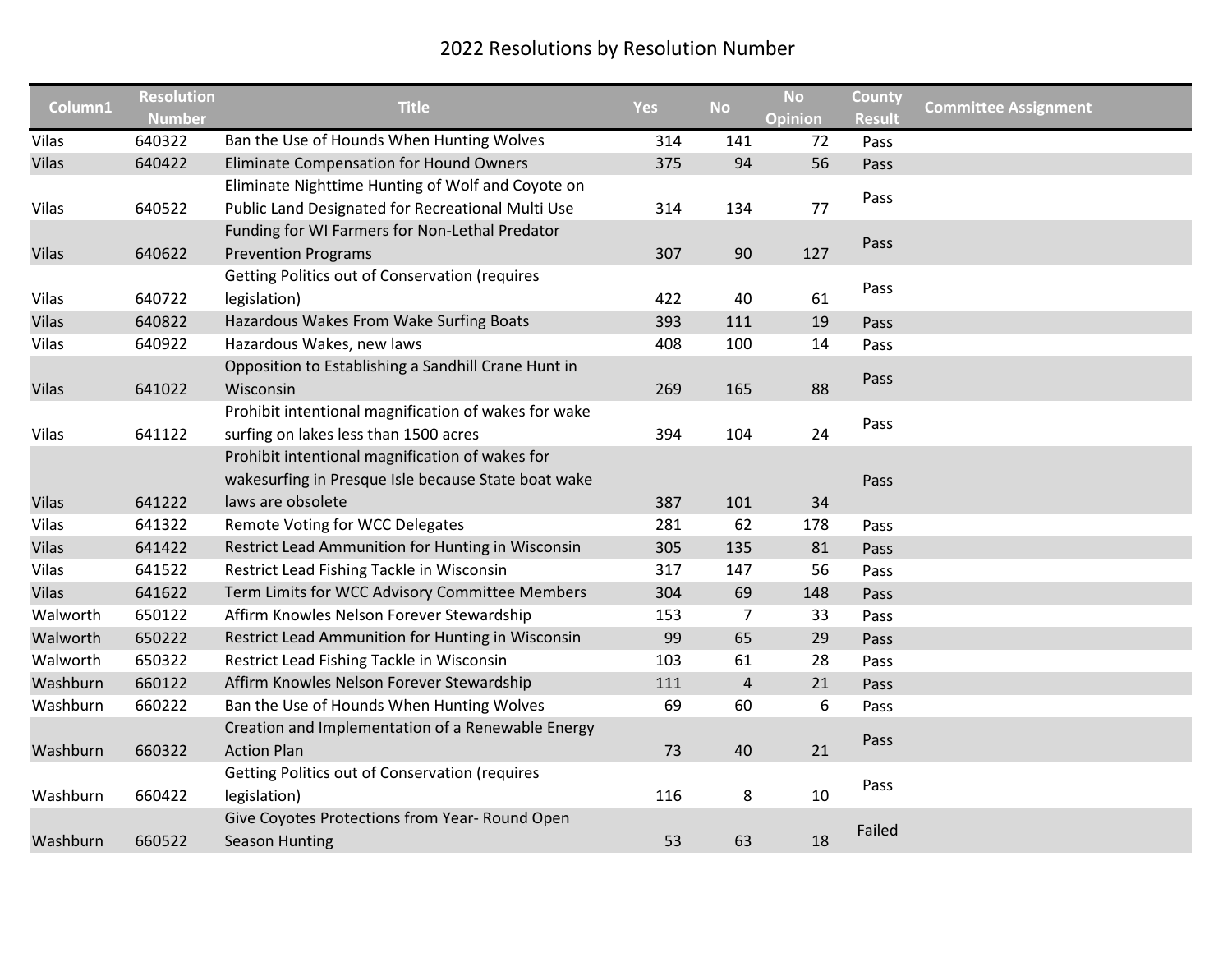| Column1                  | <b>Resolution</b> | <b>Title</b>                                                                                                                                                         | <b>Yes</b> | <b>No</b>      | <b>No</b>      | County        | <b>Committee Assignment</b> |
|--------------------------|-------------------|----------------------------------------------------------------------------------------------------------------------------------------------------------------------|------------|----------------|----------------|---------------|-----------------------------|
|                          | <b>Number</b>     |                                                                                                                                                                      |            |                | <b>Opinion</b> | <b>Result</b> |                             |
| Washburn                 | 660622            | Hound Training using Live Captive Animals                                                                                                                            | 63         | 56             | 14             | Pass          |                             |
|                          |                   | Public access to meetings for those whom live far<br>away from meeting locations, or are disabled, elderly,                                                          |            |                |                | Pass          |                             |
| Washburn                 | 660722            | single parent need access to review meetings.                                                                                                                        | 118        | $\overline{a}$ | 12             |               |                             |
| Washburn                 | 660822            | Restore Local Control by allowing counties to develop<br>ordinances to protect our lakes, rivers, and wetlands                                                       | 96         | 18             | 20             | Pass          |                             |
|                          |                   | <b>Updating Wisconsin RV Park Sanitary Wastewater</b>                                                                                                                |            |                |                |               |                             |
| Washburn                 | 660922            | Requirements                                                                                                                                                         | 95         | 15             | 24             | Pass          |                             |
| Washburn                 | 661022            | Wisconsin Northern Pike Ice Spearing                                                                                                                                 | 62         | 44             | 28             | Pass          |                             |
| Washburn                 | 661122            | Wisconsin's perennial vegetative buffer requirements<br>along rivers, lakes, streams and ditches are not<br>adequate to effectively slow runoff and filter out silt. | 79         | 25             | 29             | Pass          |                             |
| Washington               | 670122            | Affirm Knowles Nelson Forever Stewardship                                                                                                                            | 332        | 26             | 73             | Pass          |                             |
|                          | 670222            | Ban the Use of Hounds When Hunting Wolves                                                                                                                            | 163        | 196            | 69             | Failed        |                             |
| Washington<br>Washington | 670322            | <b>Getting Politics out of Conservation (requires</b><br>legislation)                                                                                                | 330        | 31             | 67             | Pass          |                             |
| Washington               | 670422            | Hound Training using Live Captive Animals                                                                                                                            | 168        | 168            | 94             | Failed        |                             |
| Washington               | 670522            | Pheasant Hunting - Orange Hat at minimum required<br>all season                                                                                                      | 297        | 66             | 66             | Pass          |                             |
| Washington               | 670622            | Reduced daily bag limit for Ruffed Grouse in Zone A<br>("Northern Zone")                                                                                             | 258        | 52             | 119            | Pass          |                             |
| Washington               | 670722            | Require the annual purchase of a Grouse Stamp<br>authorization to hunt grouse in Wisconsin                                                                           | 197        | 132            | 97             | Pass          |                             |
| Washington               | 670822            | Shorten the length of the Ruffed Grouse hunting<br>season in Zone A ("Northern" Zone)                                                                                | 188        | 86             | 153            | Pass          |                             |
| Washington               | 670922            | Statewide user fee assessed to visitors using State<br>Wildlife Areas (SWA) and State Natural Areas (SNA)                                                            | 132        | 197            | 101            | Failed        |                             |
| Waukesha                 | 680122            | Adjust the Time Period Bear Baiting Is Allowed                                                                                                                       | 424        | 217            | 284            | Pass          |                             |
| Waukesha                 | 680222            | Ban Chocolate Bear Bait                                                                                                                                              | 491        | 175            | 250            | Pass          |                             |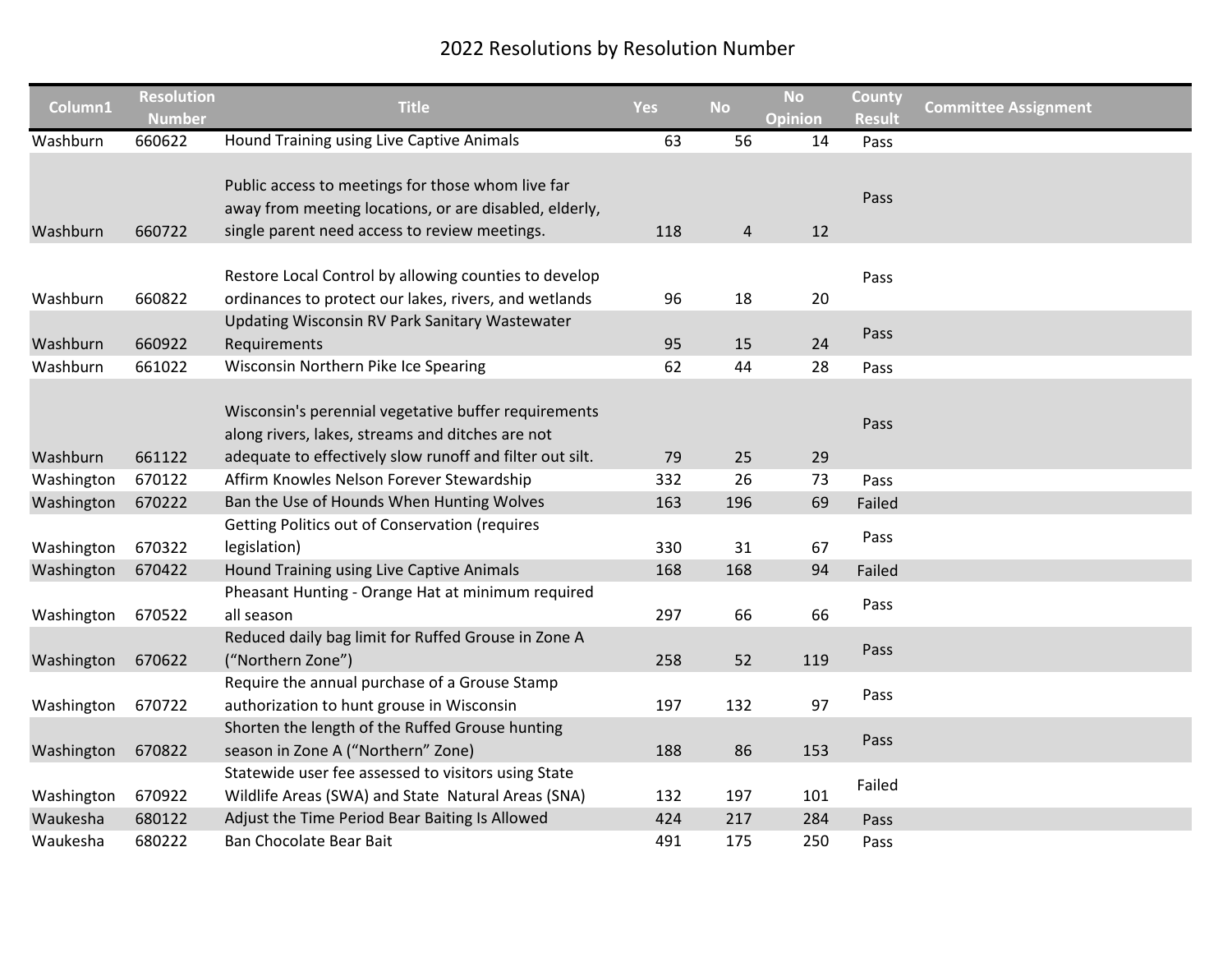| Column1  | <b>Resolution</b> | <b>Title</b>                                              | Yes | <b>No</b> | <b>No</b> | County        | <b>Committee Assignment</b> |
|----------|-------------------|-----------------------------------------------------------|-----|-----------|-----------|---------------|-----------------------------|
|          | <b>Number</b>     |                                                           |     |           | Opinion   | <b>Result</b> |                             |
| Waukesha | 680322            | <b>Ban Coyote Killing Contests</b>                        | 371 | 386       | 155       | Failed        |                             |
| Waukesha | 680422            | Ban the Use of Hounds When Hunting Wolves                 | 434 | 307       | 162       | Pass          |                             |
| Waukesha | 680522            | <b>Black Bear Bait Regulations</b>                        | 416 | 220       | 268       | Pass          |                             |
| Waukesha | 680622            | Box blinds with visible blaze orange                      | 480 | 212       | 204       | Pass          |                             |
| Waukesha | 680722            | DNR Support for Clean Water                               | 736 | 62        | 100       | Pass          |                             |
| Waukesha | 680822            | DNR Support for Every Kid Outdoors legislation            | 642 | 72        | 179       | Pass          |                             |
| Waukesha | 680922            | Eliminate Compensation for Hound Owners                   | 554 | 182       | 159       | Pass          |                             |
|          |                   | Eliminate Nighttime Hunting of Wolf and Coyote on         |     |           |           |               |                             |
| Waukesha | 681022            | Public Land Designated for Recreational Multi Use         | 411 | 299       | 181       | Pass          |                             |
|          |                   | Funding for WI Farmers for Non-Lethal Predator            |     |           |           |               |                             |
| Waukesha | 681122            | <b>Prevention Programs</b>                                | 428 | 213       | 244       | Pass          |                             |
|          |                   | <b>Getting Politics out of Conservation (requires</b>     |     |           |           |               |                             |
| Waukesha | 681222            | legislation)                                              | 643 | 76        | 162       | Pass          |                             |
|          |                   | Give Coyotes Protections from Year- Round Open            |     |           |           |               |                             |
| Waukesha | 681322            | <b>Season Hunting</b>                                     | 330 | 373       | 174       | Failed        |                             |
| Waukesha | 681422            | Hound Training using Live Captive Animals                 | 406 | 233       | 236       | Pass          |                             |
|          |                   | Provide remote access to all public natural resources     |     |           |           |               |                             |
| Waukesha | 681522            | meetings.                                                 | 642 | 59        | 171       | Pass          |                             |
|          |                   | REDUCE THE HOUND TRAINING SEASON PURSUING                 |     |           |           |               |                             |
| Waukesha | 681622            | THE BLACK BEAR                                            | 419 | 182       | 272       | Pass          |                             |
| Waukesha | 681722            | Remote Voting for WCC Delegates                           | 456 | 106       | 310       | Pass          |                             |
| Waukesha | 681822            | Restrict Lead Ammunition for Hunting in Wisconsin         | 378 | 311       | 178       | Pass          |                             |
| Waukesha | 681922            | Restrict Lead Fishing Tackle in Wisconsin                 | 384 | 326       | 154       | Pass          |                             |
| Waukesha | 682022            | Sandhill crane season                                     | 381 | 382       | 108       | Failed        |                             |
|          |                   | Simplifying the permit system for holding a field trial   |     |           |           |               |                             |
| Waukesha | 682122            | on state owned grounds.                                   | 378 | 122       | 371       | Pass          |                             |
|          |                   | Soil is the foundation of life on earth. Focusing on soil |     |           |           |               |                             |
| Waukesha | 682222            | health has unmeasurable benefits.                         | 394 | 211       | 263       | Pass          |                             |
| Waukesha | 682322            | Term Limits for WCC Advisory Committee Members            | 486 | 110       | 270       | Pass          |                             |
| Waukesha | 682422            | Unified one bag for steelhead on Wi. Great Lakes          | 335 | 145       | 383       | Pass          |                             |
|          |                   | WCC to Oppose Recreational Sandhill Crane Hunting         |     |           |           |               |                             |
| Waukesha | 682522            | in Wisconsin                                              | 368 | 355       | 138       | Pass          |                             |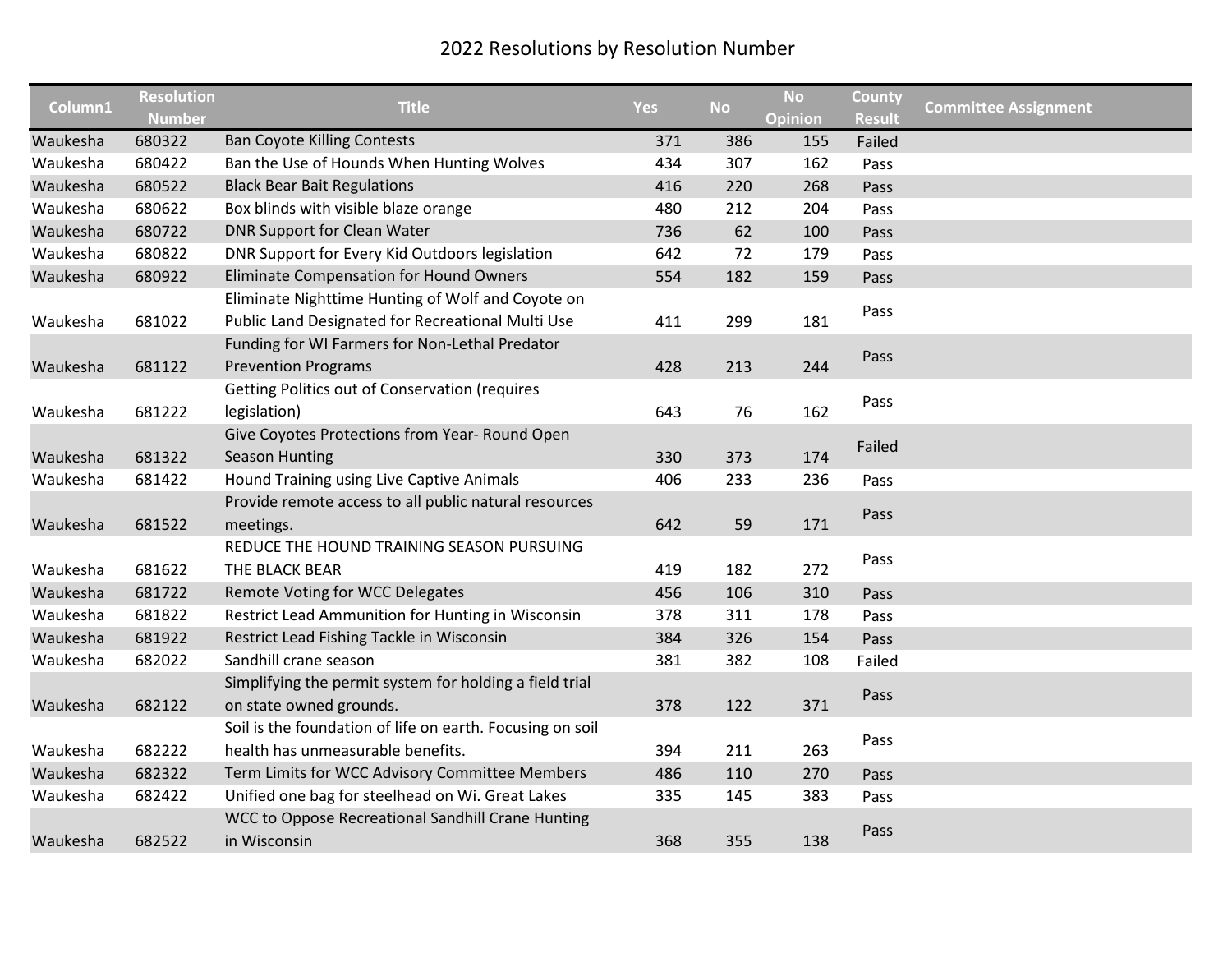| Column1   | <b>Resolution</b> | <b>Title</b>                                          | <b>Yes</b> | <b>No</b>      | <b>No</b>      | County        | <b>Committee Assignment</b> |
|-----------|-------------------|-------------------------------------------------------|------------|----------------|----------------|---------------|-----------------------------|
|           | <b>Number</b>     |                                                       |            |                | <b>Opinion</b> | <b>Result</b> |                             |
| Waupaca   | 690122            | 1 Buck per person                                     | 124        | 132            | 25             | Failed        |                             |
| Waupaca   | 690222            | Affirm Knowles Nelson Forever Stewardship             | 196        | 22             | 63             | Pass          |                             |
|           |                   | Ban shining of wild animals from Sept 15th to         |            |                |                | Pass          |                             |
| Waupaca   | 690322            | December 31st                                         | 137        | 116            | 28             |               |                             |
|           |                   | <b>Getting Politics out of Conservation (requires</b> |            |                |                | Pass          |                             |
| Waupaca   | 690422            | legislation)                                          | 219        | 17             | 44             |               |                             |
| Waupaca   | 690522            | Land Owner Preference for Draw Tags                   | 130        | 72             | 79             | Pass          |                             |
|           |                   | Getting Politics out of Conservation (requires        |            |                |                | Pass          |                             |
| Waushara  | 700122            | legislation)                                          | 92         | $\overline{4}$ | 12             |               |                             |
| Waushara  | 700222            | Panfish Protection on Marl Lake, Waushara County      | 63         | 16             | 29             | Pass          |                             |
|           |                   | Use upriver sturgeon tag on lake winnebago after      |            |                |                | Pass          |                             |
| Waushara  | 700322            | upriver season closes                                 | 46         | 28             | 34             |               |                             |
| Waushara  | 700422            | Working together to find solutions to CWD             | 60         | 23             | 25             | Pass          |                             |
| Winnebago | 710122            | Affirm Knowles Nelson Forever Stewardship             | 424        | 22             | 83             | Pass          |                             |
| Winnebago | 710222            | <b>Alley Cropping Incentives</b>                      | 276        | 80             | 172            | Pass          |                             |
| Winnebago | 710322            | <b>Ban Captive Hounding of Mammals</b>                | 252        | 117            | 153            | Pass          |                             |
|           |                   |                                                       |            |                |                | Failed        |                             |
| Winnebago | 710422            | Ban the Use of Dogs on Wild Mammals in Wisconsin      | 178        | 260            | 84             |               |                             |
| Winnebago | 710522            | <b>DNR Support for Clean Water</b>                    | 456        | 24             | 41             | Pass          |                             |
| Winnebago | 710622            | DNR support for Every Kid Outdoors Legislation        | 386        | 47             | 86             | Pass          |                             |
|           |                   | Funding for WI Farmers for Non-Lethal Predator        |            |                |                | Pass          |                             |
| Winnebago | 710722            | <b>Prevention Programs</b>                            | 227        | 146            | 143            |               |                             |
|           |                   | Getting Politics out of Conservation (requires        |            |                |                | Pass          |                             |
| Winnebago | 710822            | legislation)                                          | 424        | 26             | 65             |               |                             |
|           |                   | Reduce Noise Pollution & Protect Fragile Plant and    |            |                |                | Pass          |                             |
| Winnebago | 710922            | Animal Life                                           | 293        | 133            | 88             |               |                             |
| Winnebago | 711022            | <b>Remote Voting for WCC Delegates</b>                | 269        | 74             | 170            | Pass          |                             |
| Winnebago | 711122            | Restrict Lead Ammunition for Hunting in Wisconsin     | 193        | 252            | 68             | Failed        |                             |
| Winnebago | 711222            | Restrict Lead Fishing Tackle in Wisconsin             | 178        | 275            | 59             | Failed        |                             |
|           |                   | Restriction on rough fishing methods on the Fox and   |            |                |                | Pass          |                             |
| Winnebago | 711322            | Wolf rivers during the Spring spawning run.           | 249        | 158            | 105            |               |                             |
| Winnebago | 711422            | <b>Search and Rescue Costs</b>                        | 293        | 131            | 86             | Pass          |                             |